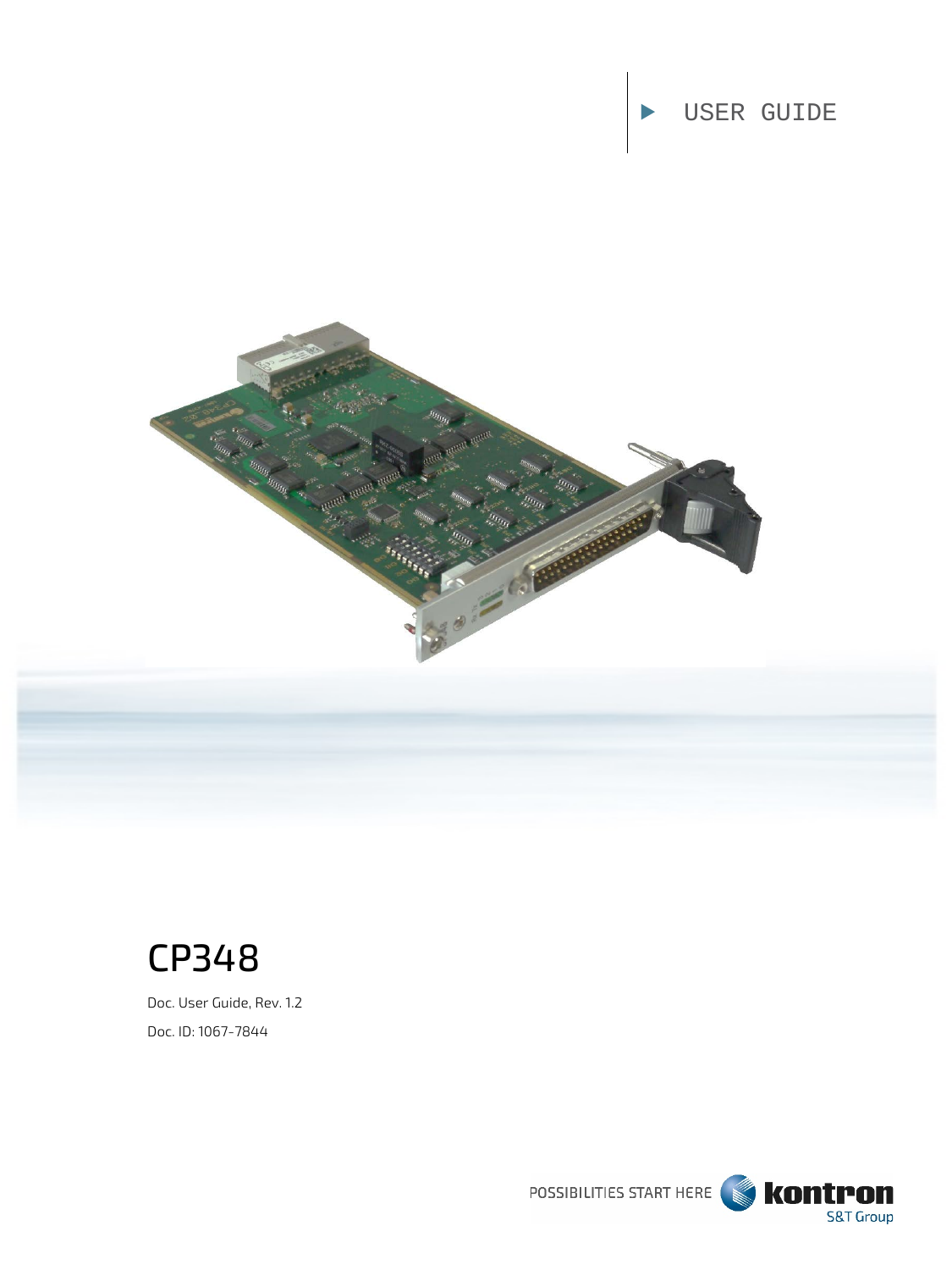This page has been intentionally left blank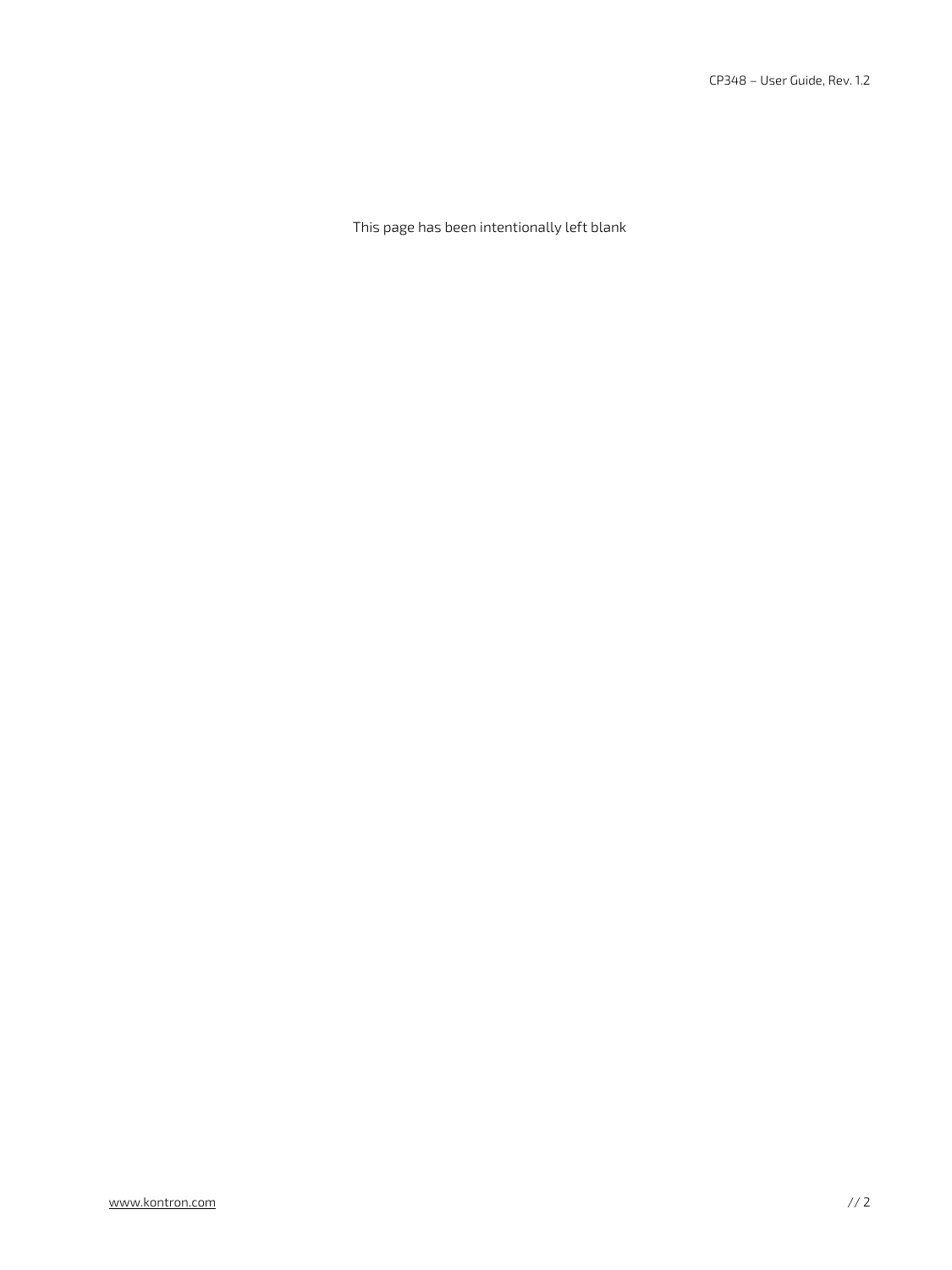# $\blacktriangleright$   $CP348 - USFR$  GUIDE

## Disclaimer

Kontron would like to point out that the information contained in this user guide may be subject to alteration, particularly as a result of the constant upgrading of Kontron products. This document does not entail any guarantee on the part of Kontron with respect to technical processes described in the user guide or any product characteristics set out in the user guide. Kontron assumes no responsibility or liability for the use of the described product(s), conveys no license or title under any patent, copyright or mask work rights to these products and makes no representations or warranties that these products are free from patent, copyright or mask work right infringement unless otherwise specified. Applications that are described in this user guide are for illustration purposes only. Kontron makes no representation or warranty that such application will be suitable for the specified use without further testing or modification. Kontron expressly informs the user that this user guide only contains a general description of processes and instructions which may not be applicable in every individual case. In cases of doubt, please contact Kontron.

This user guide is protected by copyright. All rights are reserved by Kontron. No part of this document may be reproduced, transmitted, transcribed, stored in a retrieval system, or translated into any language or computer language, in any form or by any means (electronic, mechanical, photocopying, recording, or otherwise), without the express written permission of Kontron. Kontron points out that the information contained in this user guide is constantly being updated in line with the technical alterations and improvements made by Kontron to the products and thus this user guide only reflects the technical status of the products by Kontron at the time of publishing.

Brand and product names are trademarks or registered trademarks of their respective owners.

©2021 by Kontron Europe GmbH

Kontron Europe GmbH

Gutenbergstraße 2 85373 Ismaning Germany [www.kontron.com](http://www.kontron.com/)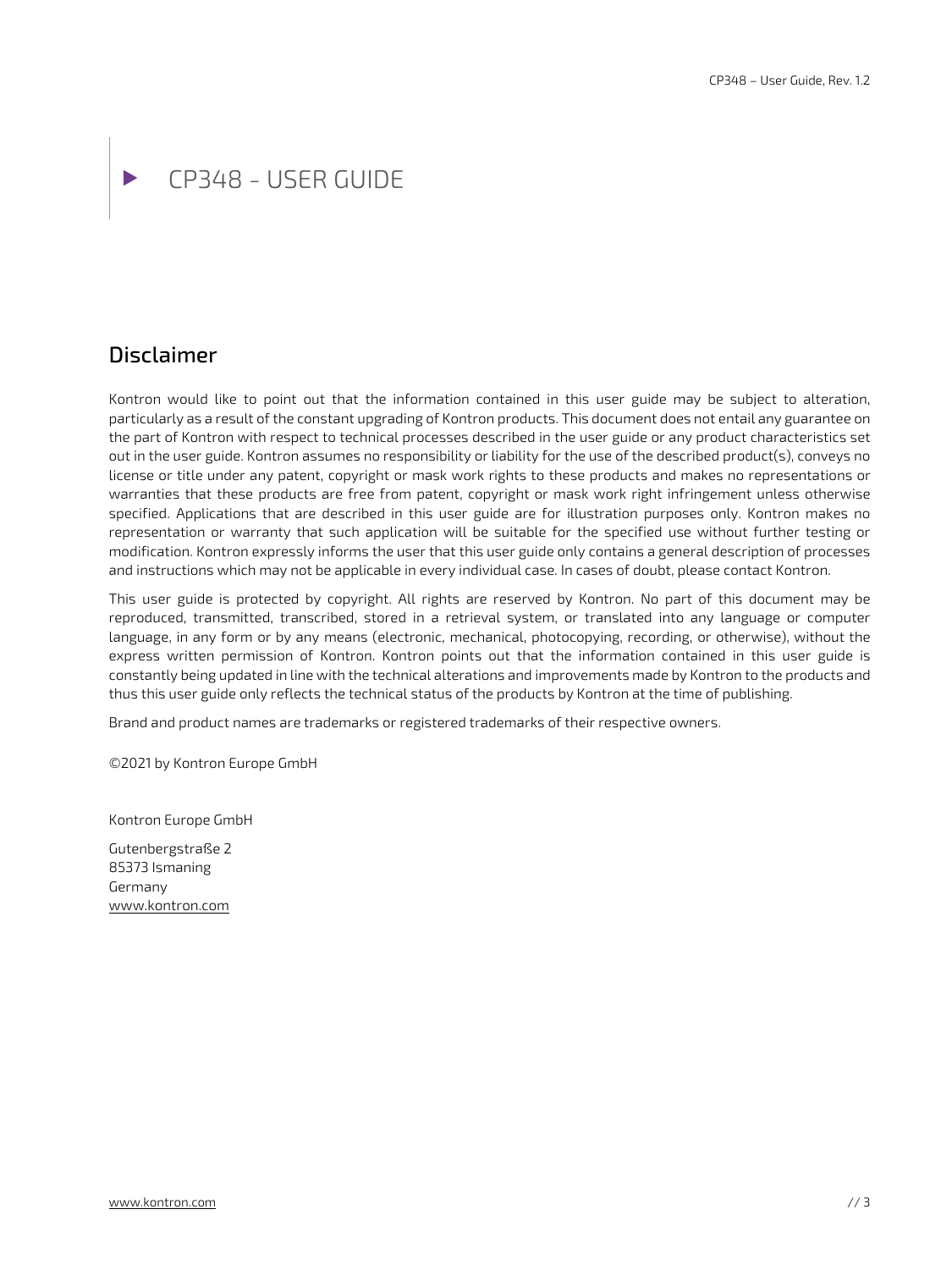# Revision History

| Revision | Brief Description of Changes                                      | Date of Issue |
|----------|-------------------------------------------------------------------|---------------|
| 1.0      | Initial version                                                   | 2021-Nov-16   |
|          | Compliance update and Table 3 update with °F and ft. measurements | 2022-Jan-20   |
|          | Compliance CISPR 22 changed to CISPR 11                           | 2022-Jan-25   |

# Terms and Conditions

Kontron warrants products in accordance with defined regional warranty periods. For more information about warranty compliance and conformity, and the warranty period in your region, visi[t http://www.kontron.com/terms-and](http://www.kontron.com/terms-and-conditions)[conditions.](http://www.kontron.com/terms-and-conditions)

Kontron sells products worldwide and declares regional General Terms & Conditions of Sale, and Purchase Order Terms & Conditions. Visi[t http://www.kontron.com/terms-and-conditions.](http://www.kontron.com/terms-and-conditions)

For contact information, refer to the corporate offices contact information on the last page of this user guide or visit our websit[e CONTACT US.](http://www.kontron.com/about-kontron/company-overview/contact-us)

# Customer Support

Find Kontron contacts by visiting[: https://www.kontron.de/support-and-services.](https://www.kontron.de/support-and-services)

# Customer Service

As a trusted technology innovator and global solutions provider, Kontron extends its embedded market strengths into a services portfolio allowing companies to break the barriers of traditional product lifecycles. Proven product expertise coupled with collaborative and highly-experienced support enables Kontron to provide exceptional peace of mind to build and maintain successful products.

For more details on Kontron's service offerings such as: enhanced repair services, extended warranty, Kontron training academy, and more visit <https://www.kontron.de/support-and-services>.

# Customer Comments

If you have any difficulties using this user guide, discover an error, or just want to provide some feedback, contact Kontron [Support.](https://www.kontron.de/support-and-services) Detail any errors you find. We will correct the errors or problems as soon as possible and post the revised user guide on our website.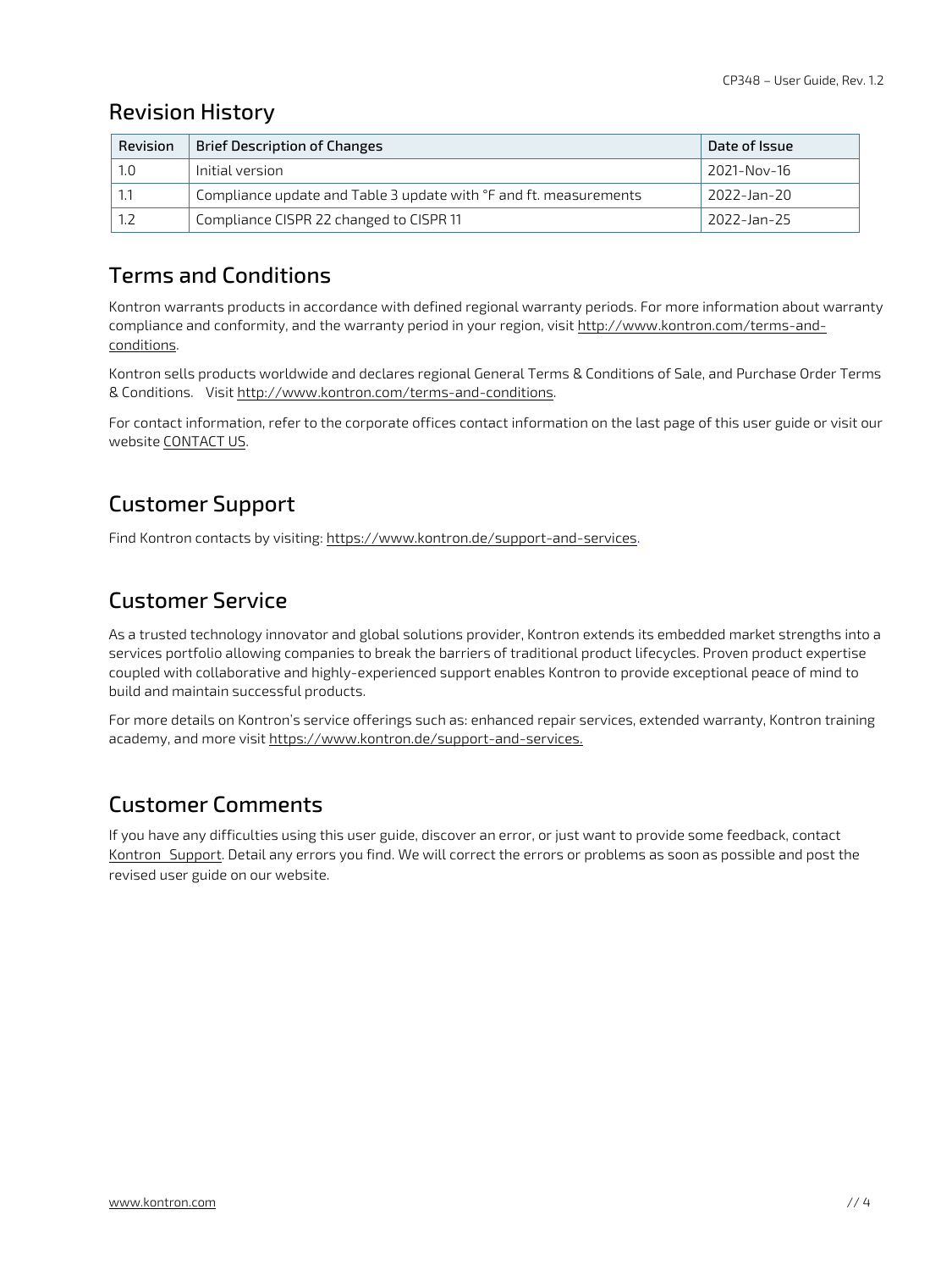# <span id="page-4-0"></span>Symbols

The following symbols may be used in this user guide.

| <b>ADANGER</b>  | DANGER indicates a hazardous situation which, if not avoided,<br>will result in death or serious injury.                                                                                                                                                                     |
|-----------------|------------------------------------------------------------------------------------------------------------------------------------------------------------------------------------------------------------------------------------------------------------------------------|
|                 |                                                                                                                                                                                                                                                                              |
| <b>AWARNING</b> | WARNING indicates a hazardous situation which, if not avoided,<br>could result in death or serious injury.                                                                                                                                                                   |
|                 |                                                                                                                                                                                                                                                                              |
| <b>NOTICE</b>   | NOTICE indicates a property damage message.                                                                                                                                                                                                                                  |
|                 |                                                                                                                                                                                                                                                                              |
| <b>ACAUTION</b> | CAUTION indicates a hazardous situation which, if not avoided,<br>may result in minor or moderate injury.                                                                                                                                                                    |
|                 |                                                                                                                                                                                                                                                                              |
|                 | <b>Electric Shock!</b>                                                                                                                                                                                                                                                       |
|                 | This symbol and title warn of hazards due to electrical shocks (> 60 V) when touching<br>products or parts of products. Failure to observe the precautions indicated and/or prescribed<br>by the law may endanger your life/health and/or result in damage to your material. |
|                 |                                                                                                                                                                                                                                                                              |
|                 | <b>ESD Sensitive Device!</b>                                                                                                                                                                                                                                                 |
|                 | This symbol and title inform that the electronic boards and their components are sensitive to<br>static electricity. Care must therefore be taken during all handling operations and inspections<br>of this product in order to ensure product integrity at all times.       |
|                 |                                                                                                                                                                                                                                                                              |
|                 | <b>HOT Surface!</b><br>Do NOT touch! Allow to cool before servicing.                                                                                                                                                                                                         |
|                 |                                                                                                                                                                                                                                                                              |
|                 |                                                                                                                                                                                                                                                                              |
|                 | Laser!                                                                                                                                                                                                                                                                       |
|                 | This symbol informs of the risk of exposure to laser beam and light emitting devices (LEDs)<br>from an electrical device. Eye protection per manufacturer notice shall review before<br>servicing.                                                                           |
|                 |                                                                                                                                                                                                                                                                              |
|                 | This symbol indicates general information about the product and the user guide.                                                                                                                                                                                              |
|                 | This symbol indicates detail information about the specific product configuration.                                                                                                                                                                                           |
|                 |                                                                                                                                                                                                                                                                              |
|                 | This symbol precedes helpful hints and tips for daily use.                                                                                                                                                                                                                   |
|                 |                                                                                                                                                                                                                                                                              |
|                 |                                                                                                                                                                                                                                                                              |
|                 |                                                                                                                                                                                                                                                                              |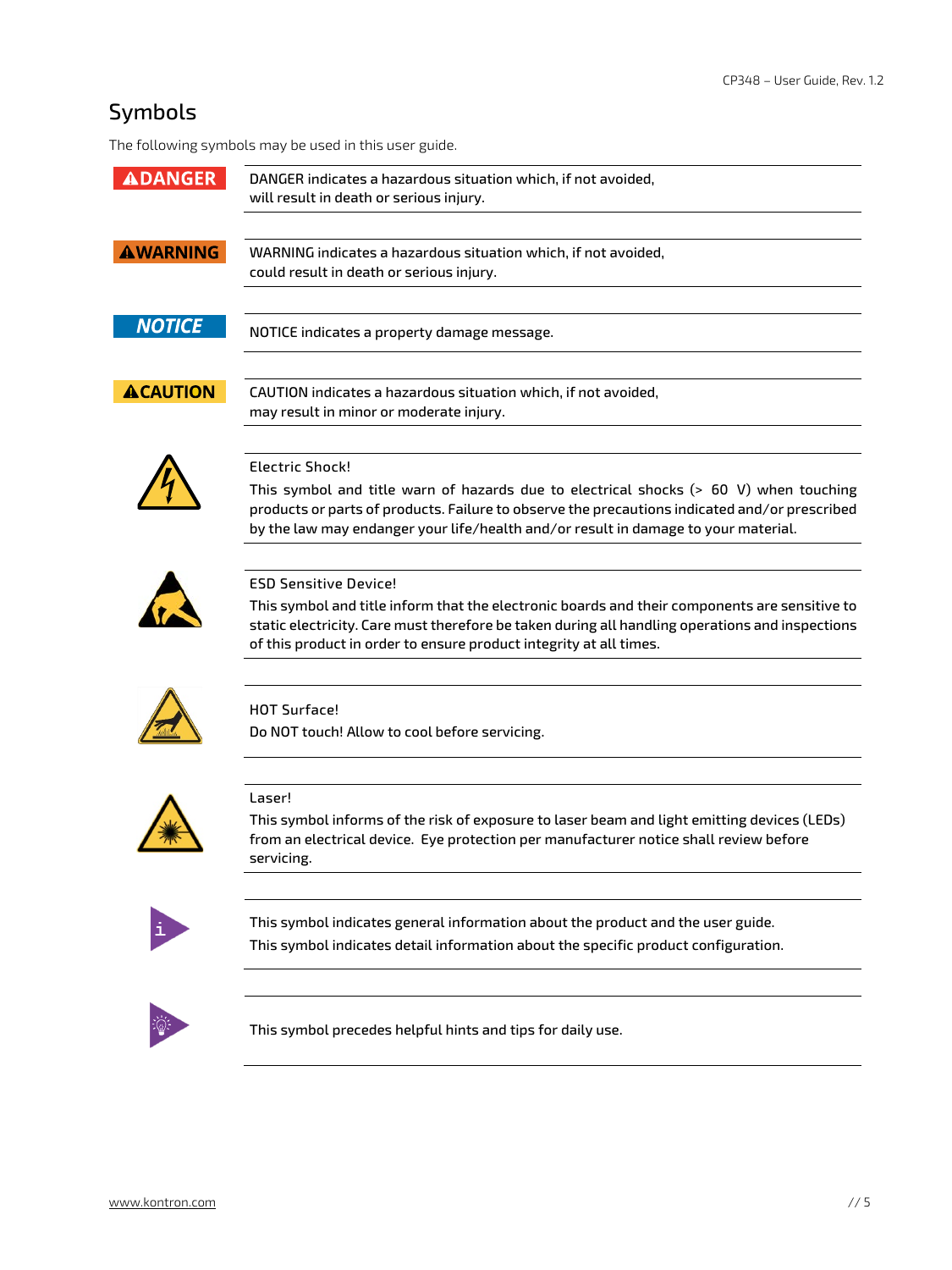## For Your Safety

Your new Kontron product was developed and tested carefully to provide all features necessary to ensure its compliance with electrical safety requirements. It was also designed for a long fault-free life. However, the life expectancy of your product can be drastically reduced by improper treatment during unpacking and installation. Therefore, in the interest of your own safety and of the correct operation of your new Kontron product, you are requested to conform with the following guidelines.

#### High Voltage Safety Instructions

As a precaution and in case of danger, the power connector must be easily accessible. The power connector is the product's main disconnect device.

#### **ACAUTION**

All operations on this product must be carried out by sufficiently skilled personnel only.



#### Electric Shock!

Warning

Before installing a non hot-swappable Kontron product into a system always ensure that your mains power is switched off. This also applies to the installation of piggybacks. Serious electrical shock hazards can exist during all installation, repair, and maintenance operations on this product. Therefore, always unplug the power cable and any other cables which provide external voltages before performing any work on this product.

Earth ground connection to vehicle's chassis or a central grounding point shall remain connected. The earth ground cable shall be the last cable to be disconnected or the first cable to be connected when performing installation or removal procedures on this product.

#### Special Handling and Unpacking Instruction



#### ESD Sensitive Device!

Electronic boards and their components are sensitive to static electricity. Therefore, care must be taken during all handling operations and inspections of this product, in order to ensure product integrity at all times.

#### **ACAUTION**

Handling and operation of the product is permitted only for trained personnel within a work place that is access controlled. Follow the "General Safety Instructions for IT Equipment" supplied with the product.

Do not handle this product out of its protective enclosure while it is not used for operational purposes unless it is otherwise protected.

Whenever possible, unpack or pack this product only at EOS/ESD safe work stations. Where a safe work station is not guaranteed, it is important for the user to be electrically discharged before touching the product with his/her hands or tools. This is most easily done by touching a metal part of your system housing.

It is particularly important to observe standard anti-static precautions when changing piggybacks, ROM devices, jumper settings etc. If the product contains batteries for RTC or memory backup, ensure that the product is not placed on conductive surfaces, including anti-static plastics or sponges. They can cause short circuits and damage the batteries or conductive circuits on the product.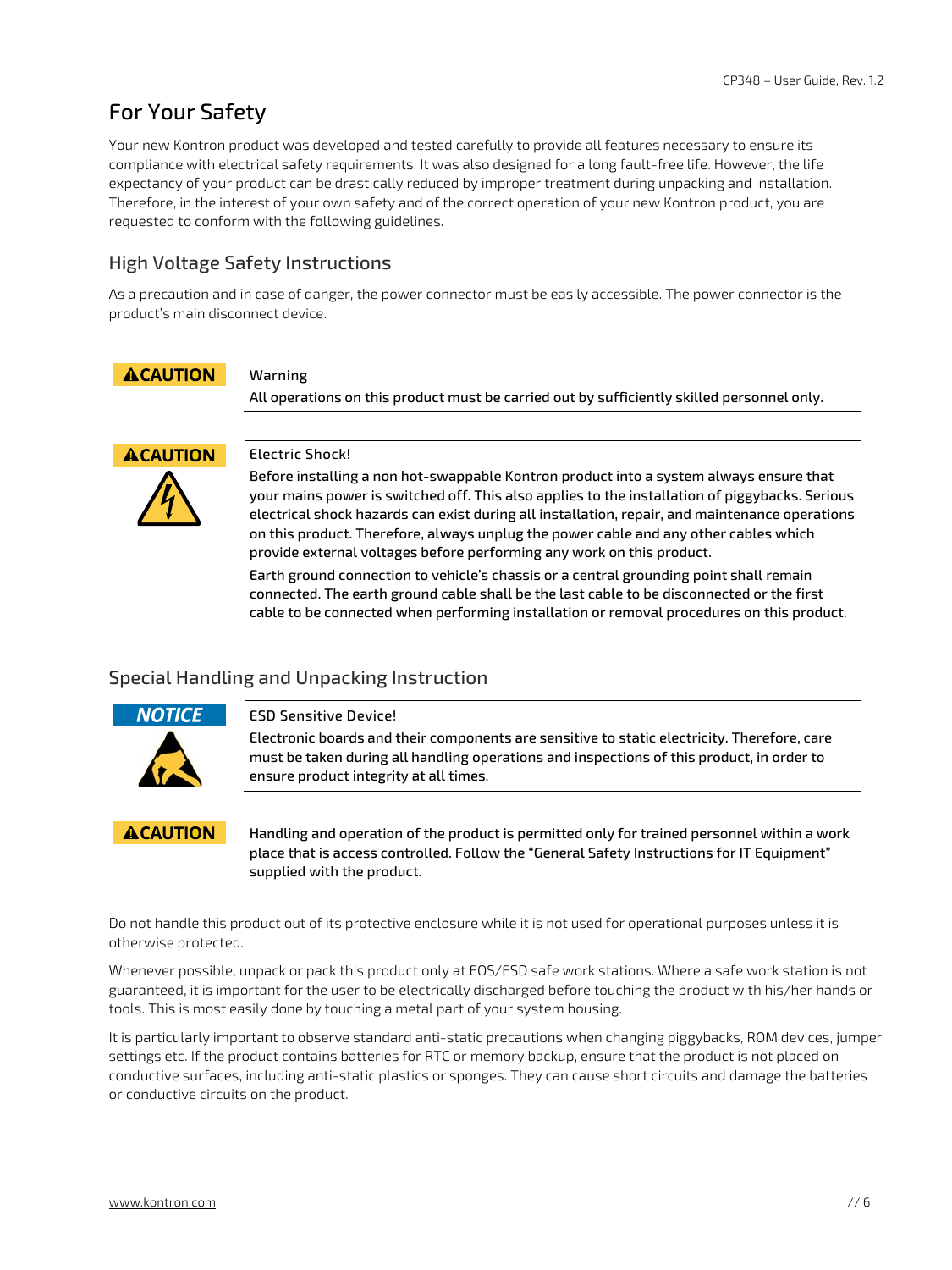### Lithium Battery Precautions

If your product is equipped with a lithium battery, take the following precautions when replacing the battery.

#### **ACAUTION**

#### Danger of explosion if the battery is replaced incorrectly.

 Replace only with same or equivalent battery type recommended by the manufacturer. Dispose of used batteries according to the manufacturer's instructions.

## General Instructions on Usage

In order to maintain Kontron's product warranty, this product must not be altered or modified in any way. Changes or modifications to the product, that are not explicitly approved by Kontron and described in this user guide or received from Kontron Support as a special handling instruction, will void your warranty.

This product should only be installed in or connected to systems that fulfill all necessary technical and specific environmental requirements. This also applies to the operational temperature range of the specific board version that must not be exceeded. If batteries are present, their temperature restrictions must be taken into account.

In performing all necessary installation and application operations, only follow the instructions supplied by the present user guide.

Keep all the original packaging material for future storage or warranty shipments. If it is necessary to store or ship the product, then re-pack it in the same manner as it was delivered.

Special care is necessary when handling or unpacking the product. See Special Handling and Unpacking Instruction.

## Quality and Environmental Management

Kontron aims to deliver reliable high-end products designed and built for quality, and aims to complying with environmental laws, regulations, and other environmentally oriented requirements. For more information regarding Kontron's quality and environmental responsibilities, visi[t http://www.kontron.com/about-kontron/corporate](http://www.kontron.com/about-kontron/corporate-responsibility/quality-management)[responsibility/quality-management.](http://www.kontron.com/about-kontron/corporate-responsibility/quality-management)

#### Disposal and Recycling

Kontron's products are manufactured to satisfy environmental protection requirements where possible. Many of the components used are capable of being recycled. Final disposal of this product after its service life must be accomplished in accordance with applicable country, state, or local laws or regulations.

#### WEEE Compliance

The Waste Electrical and Electronic Equipment (WEEE) Directive aims to:

- Reduce waste arising from electrical and electronic equipment (EEE)
- $\triangleright$  Make producers of EEE responsible for the environmental impact of their products, especially when the product become waste
- Encourage separate collection and subsequent treatment, reuse, recovery, recycling and sound environmental disposal of EEE
- Improve the environmental performance of all those involved during the lifecycle of EEE



Environmental protection is a high priority with Kontron. Kontron follows the WEEE directive.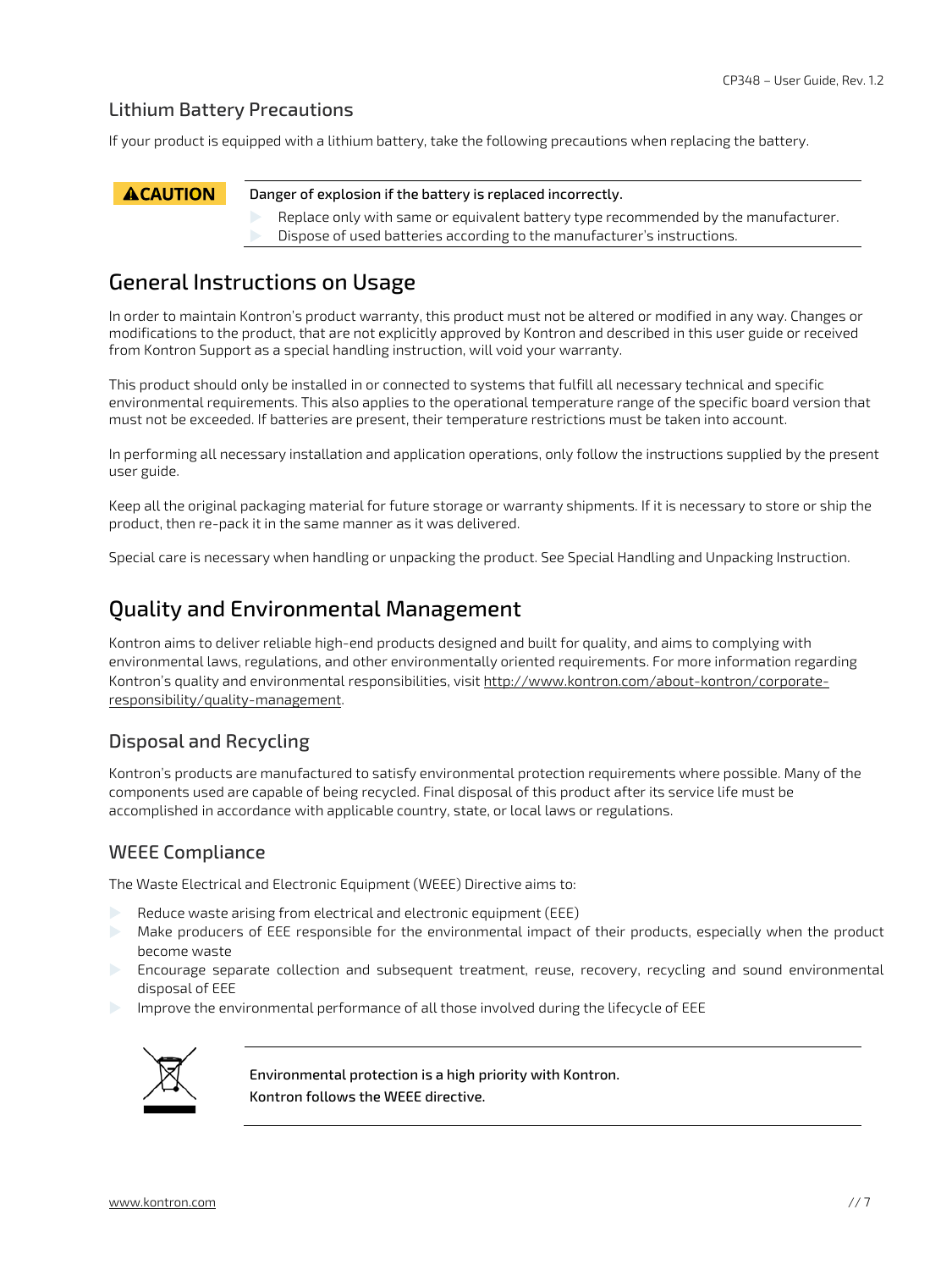# <span id="page-7-0"></span>**Table of Content**

| 1/ |      |
|----|------|
|    |      |
|    |      |
|    |      |
|    |      |
|    |      |
|    |      |
|    |      |
|    |      |
|    |      |
| 2/ |      |
|    |      |
|    |      |
|    |      |
|    |      |
|    |      |
|    |      |
|    |      |
| 37 |      |
|    |      |
|    |      |
|    |      |
|    |      |
|    |      |
| 4/ |      |
|    |      |
|    |      |
|    |      |
|    | . 25 |
|    |      |
|    |      |
|    |      |
|    |      |
|    |      |
|    |      |
|    |      |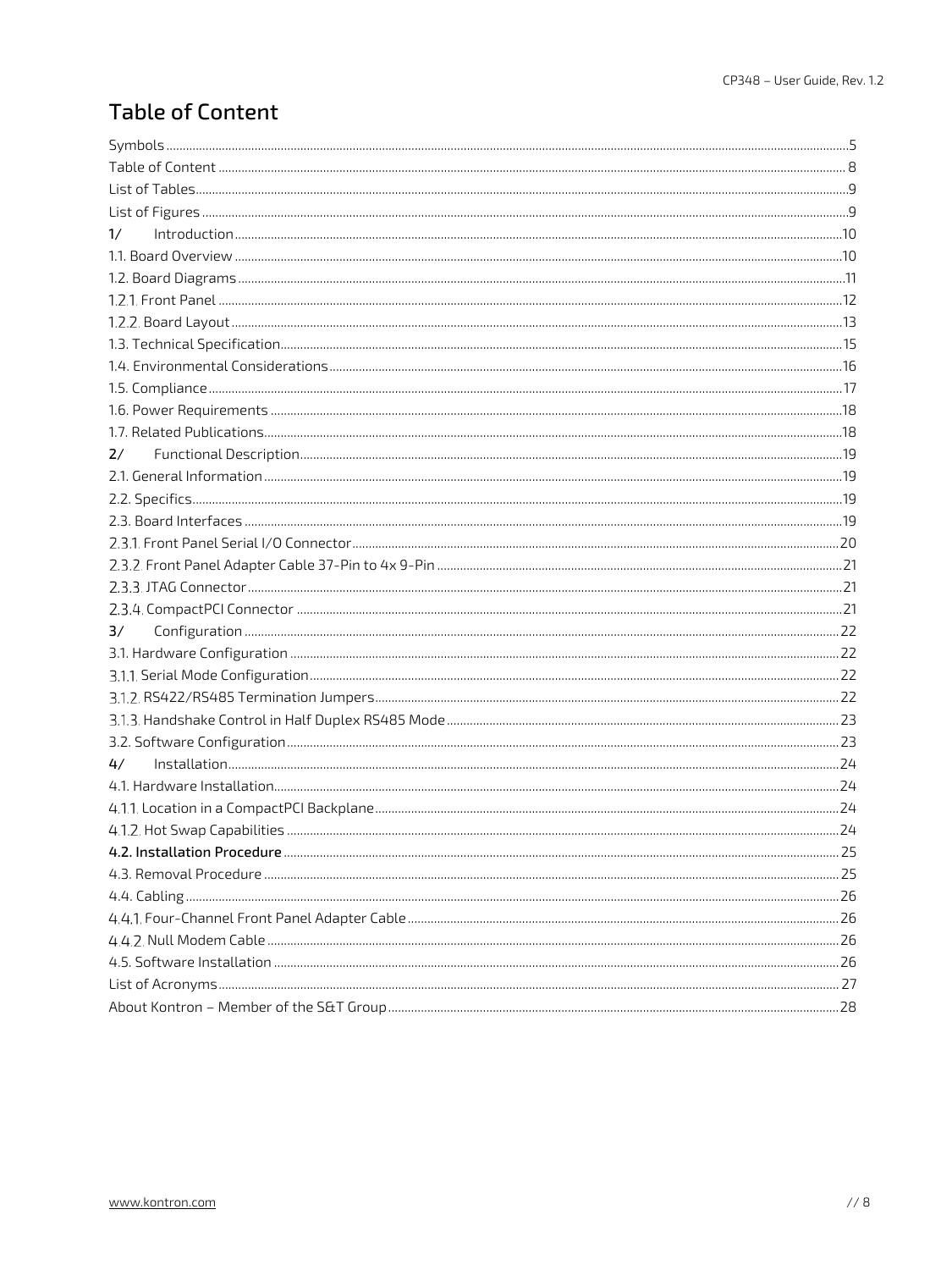# <span id="page-8-0"></span>**List of Tables**

# <span id="page-8-1"></span>List of Figures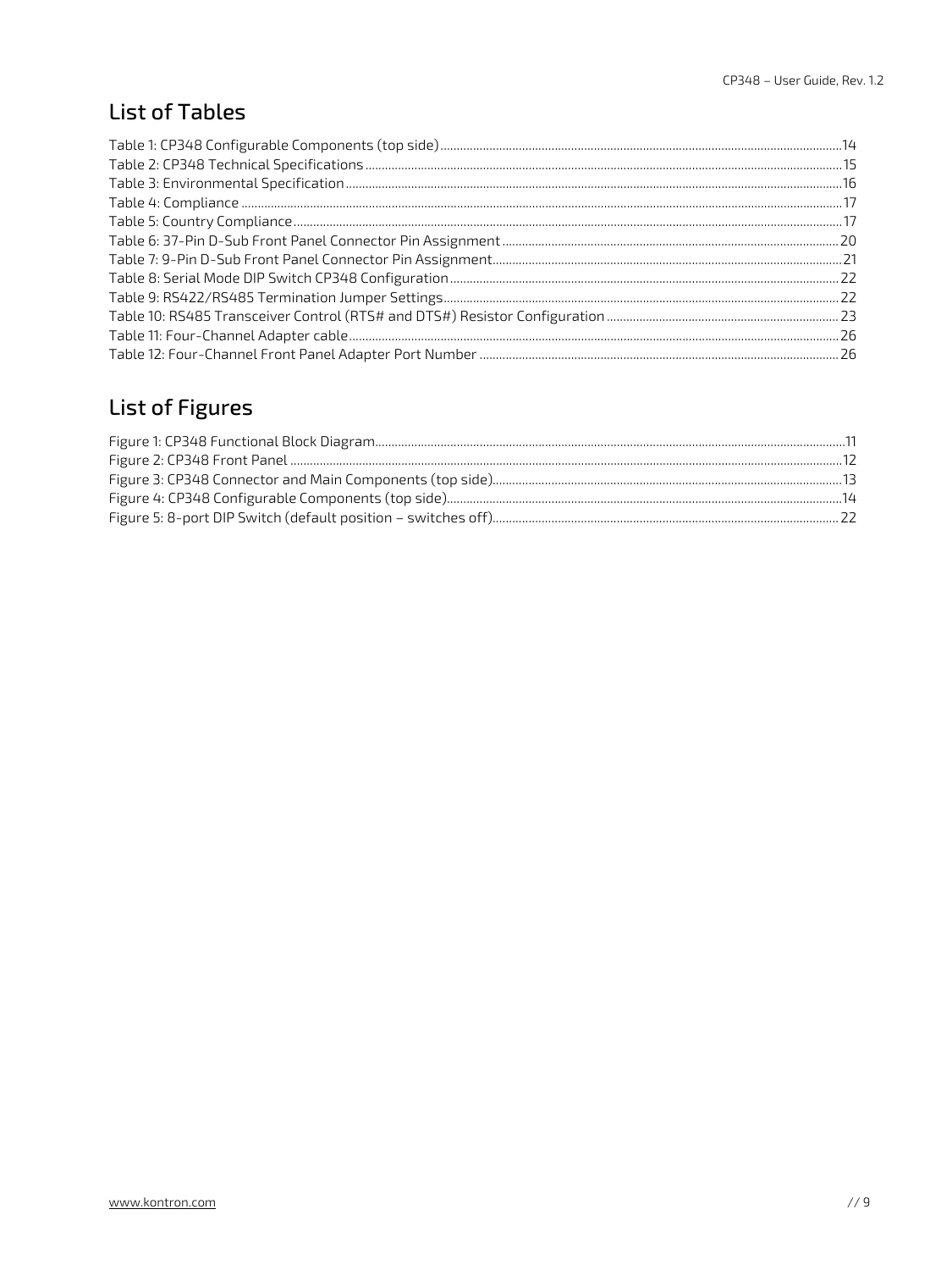# <span id="page-9-0"></span>1/ Introduction

#### <span id="page-9-1"></span>1.1. Board Overview

The CP348 CompactPCI to serial interface board is a 3U CompactPCI (CPCI) board implementing the Exar/Max Linear XR17V354 four-channel PCIe to serial controller and the Pericom PI7C9X111SL PCIe to PCI reversible bridge.

The 37-pin D-Sub serial I/O connector on the CP348's front panel, provides four serial I/O channels, where each channel is individually programmable to support RS232, RS422 or RS485. Four pairs of LEDs on the CP348's front panel indicate the receive and transmit data transfer operations.

The CP348 is galvanic isolated between the CPCI system side and the serial I/O front panel 37-pin D-Sub connector for all four channels. To provide separate serial I/O channeling, it is possible to connect a front panel adapter to the 37-pin D-Sub connector on the front panel. This adapter terminates on the user side with four male 9-pin D-Sub connectors, one per serial I/O channel.

The CP348 CompactPCI to serial interface board is offered with various Board Support Packages (BSPs) including Windows®, Linux® and VxWorks® operating systems. For further information concerning the operating systems available for the CP348, contact [Kontron Support.](https://www.kontron.com/en/support-and-services/kontron-europe-and-asia/support)

Basic CP348 features are:

- **3U standard CompactPCI board form factor**
- **High performance quad UART XR17V354**
- 32-bit PCI address and data bus
- 33 MHz or 66 MHz PCI system clock
- UART data rates of up to 115.2 kbps
- Isolated (up to 2 kV between CompactPCI system and D-Sub connector)
- $\triangleright$  Four independent and individually configurable serial channels
- RS232, RS422, and RS485 standards
- $\triangleright$  Hardware selectable bus termination resistors (RS422/RS485)
- **D** One 37-pin dual-row D-Sub connector
- Front panel Rx/Tx control LEDs
- Windows®, Linux® and VxWorks® support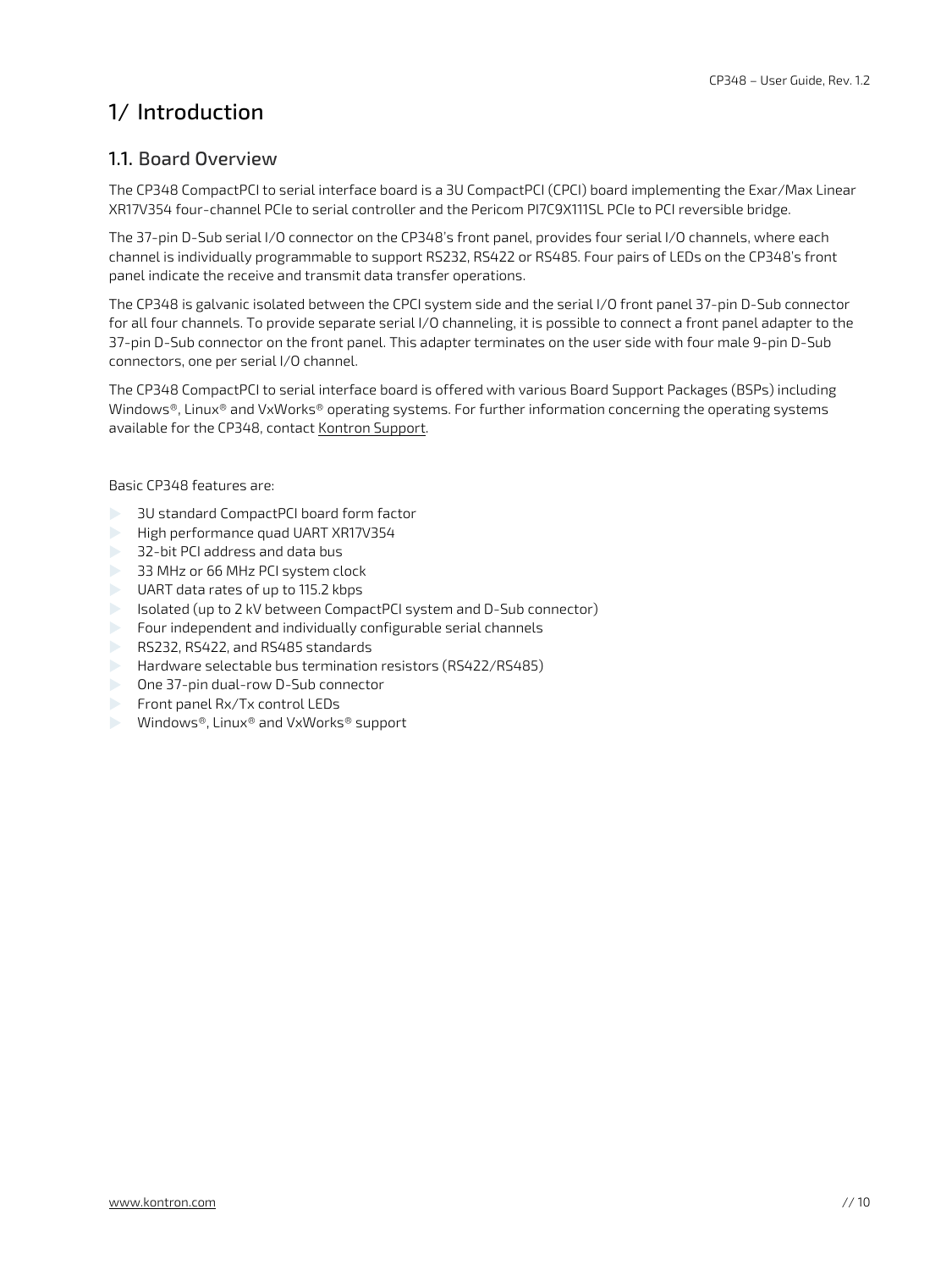### <span id="page-10-0"></span>1.2. Board Diagrams

<span id="page-10-1"></span>

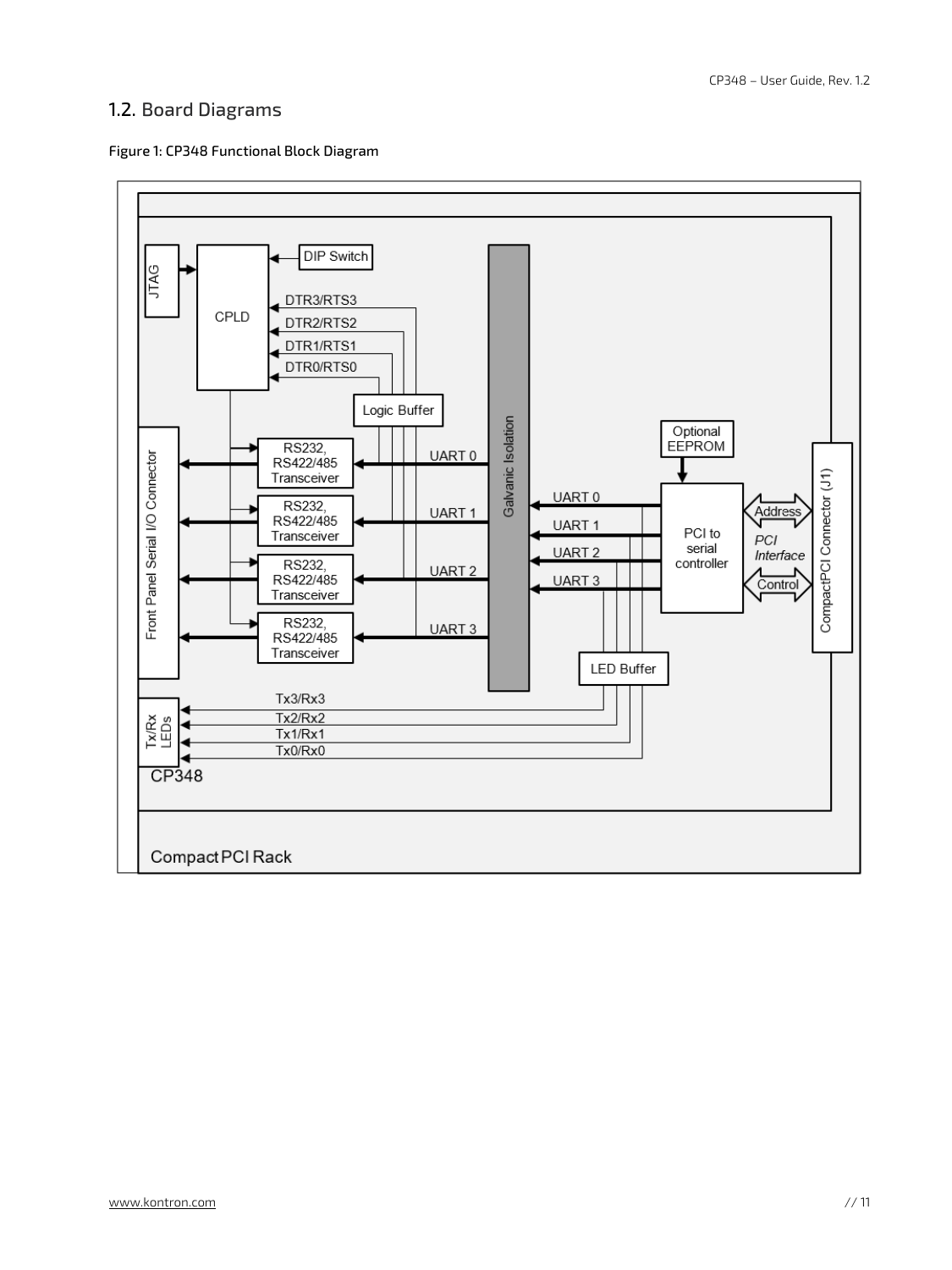### <span id="page-11-0"></span>1.2.1. Front Panel

#### CP348 – User Guide, Rev. 1.2

#### <span id="page-11-1"></span>Figure 2: CP348 Front Panel



#### 1. Front Panel LEDs

Eight front panel indicator LEDs, two LEDs for each of the four channels:

- 4x yellow LEDs for Rx (receive)
- 4x green LEDs for Tx (transmit)

#### 2. Front Panel Serial I/O Connector

37-pin D-Sub connector contains signals for four serial interfaces configured individually as RS232, RS422 or RS485. For the pin assignment, see Chapter [2.3.1:](#page-19-0) [Front Panel Serial I/O Connector.](#page-19-0)

#### 1.2.1.1. Front Panel Adapter

The four-channel front panel adapter cable (CP-ADAP-CP34X) connects to the front panel's 37-pin D-Sub connector to provide discrete access to the separate serial I/O channels and terminates on the user side with four separate male 9-pin D-Sub connectors, (one 9-pin D-Sub connector per serial I/O channel). For more information, see Chapter [4.4.1:](#page-25-1) [Four-Channel Front Panel Adapter](#page-25-1) cable.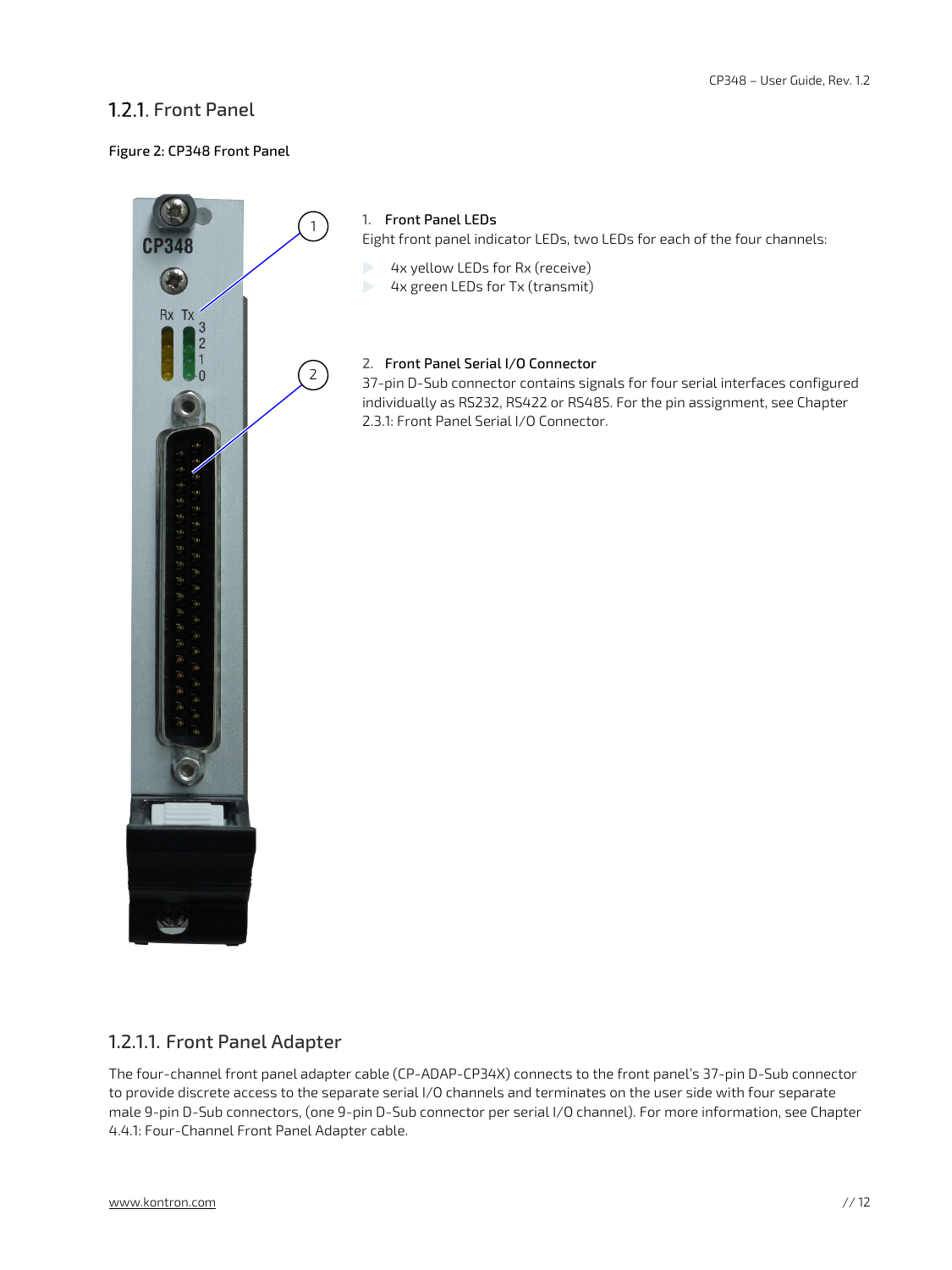## <span id="page-12-0"></span>1.2.2. Board Layout

<span id="page-12-1"></span>



- 37-pin D-Sub front panel connector
- 8x Front panel indicator LEDs
- 12-pin JTAG/ISP connector
- CPLD
- Volatge translator
- 9x Digital isolator
- LED buffer to activate Tx and Rx front panel LEDs
- CompactPCI connector J1
- 4-channel PCIe to serial controller
- Voltage isolation
- 2x RSxxx transceiver channel 0
- 2x RSxxx transceiver channel 1
- 2x RSxxx transceiver channel 2
- 2x RSxxx transceiver channel 3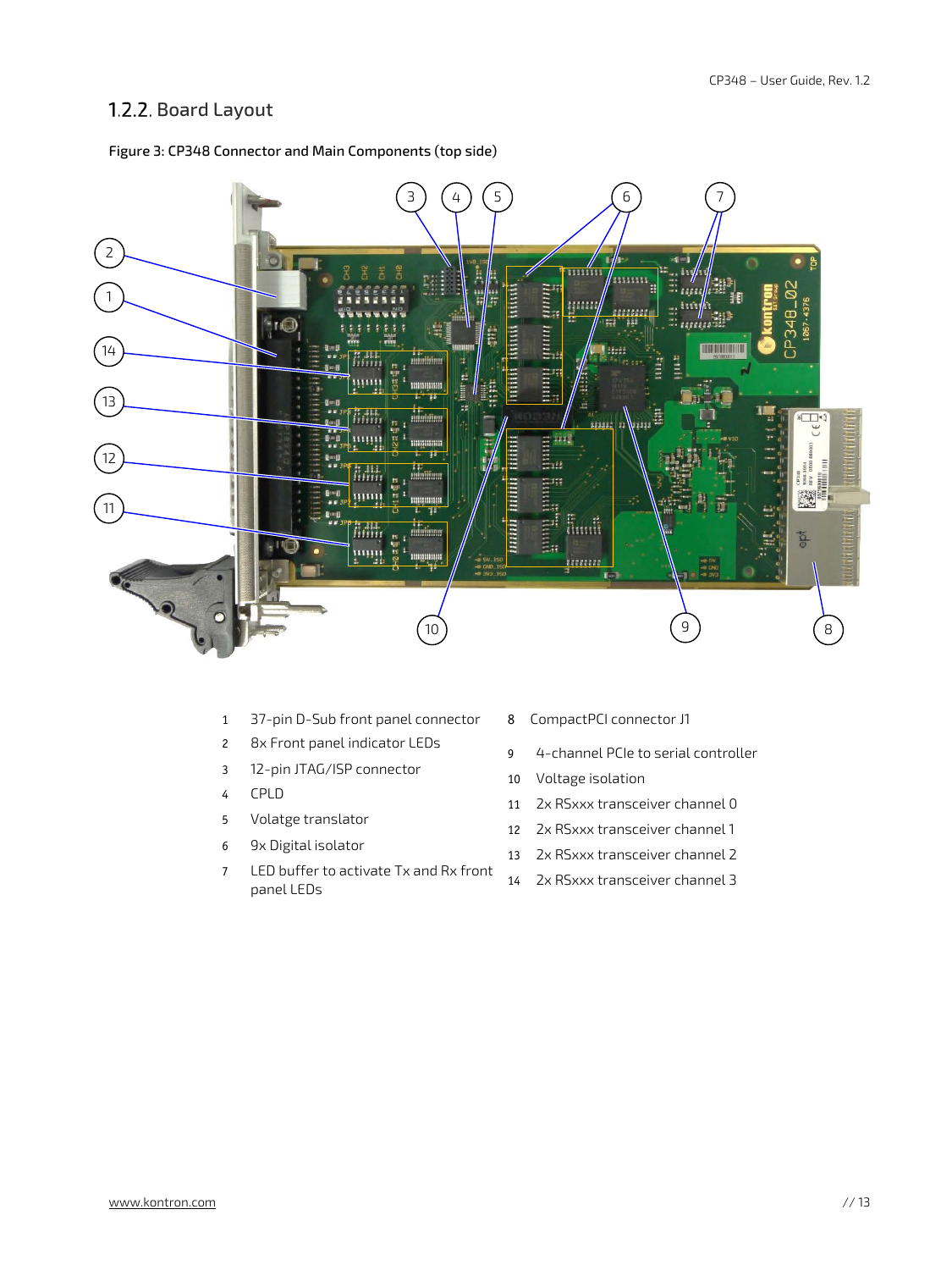#### <span id="page-13-1"></span>Figure 4: CP348 Configurable Components (top side)



#### <span id="page-13-0"></span>Table 1: CP348 Configurable Components (top side)

| <b>Item</b> | Component                   | Channel # | Description                                                          |  |  |  |
|-------------|-----------------------------|-----------|----------------------------------------------------------------------|--|--|--|
| 17          | JP7, JP8                    | Channel 0 | Bus termination solder-jumpers, sets RS422 /485 mode                 |  |  |  |
| 18          | JP5, JP6                    | Channel 1 |                                                                      |  |  |  |
| 19          | JP3, JP4                    | Channel 2 | (Jumpers JP1 to JP 8 Listed on-board from top to bottom)             |  |  |  |
| 20          | JP1, JP2                    | Channel 3 |                                                                      |  |  |  |
| 21          | R35, R34                    | Channel 0 | $0 \Omega$ resistors serial mode configuration                       |  |  |  |
|             | R33, R32                    | Channel 1 |                                                                      |  |  |  |
|             | R31, R30                    | Channel 2 | (Resistors R35 to R28 listed on-board from rear to front panel)      |  |  |  |
|             | R29, R28                    | Channel 3 |                                                                      |  |  |  |
| 22          | Port 1, Port 2              | Channel 0 | 8-port DIP switch(SW1) for serial mode configuration                 |  |  |  |
|             | Port 3, Port 4<br>Channel 1 |           |                                                                      |  |  |  |
|             | Port 5, Port 6              | Channel 2 | (Port numbers 1 to 8 listed from rear to front panel)                |  |  |  |
|             | Port 7, Port 8              | Channel 3 |                                                                      |  |  |  |
| 23          | R58, R59                    | Channel 0 | 2x 0 Ω resistors to configure CPLD RTS# or DTR# inputs               |  |  |  |
| 24          | R81, R82                    | Channel 1 | (Resistor pairs R58, R59 & R81, R82 listed from front panel to rear) |  |  |  |
| 25          | R76, R83                    | Channel 2 |                                                                      |  |  |  |
| 26          | R64, R73                    | Channel 3 | (Resistor pairs R76, R83 & R64, R73 listed from top to bottom)       |  |  |  |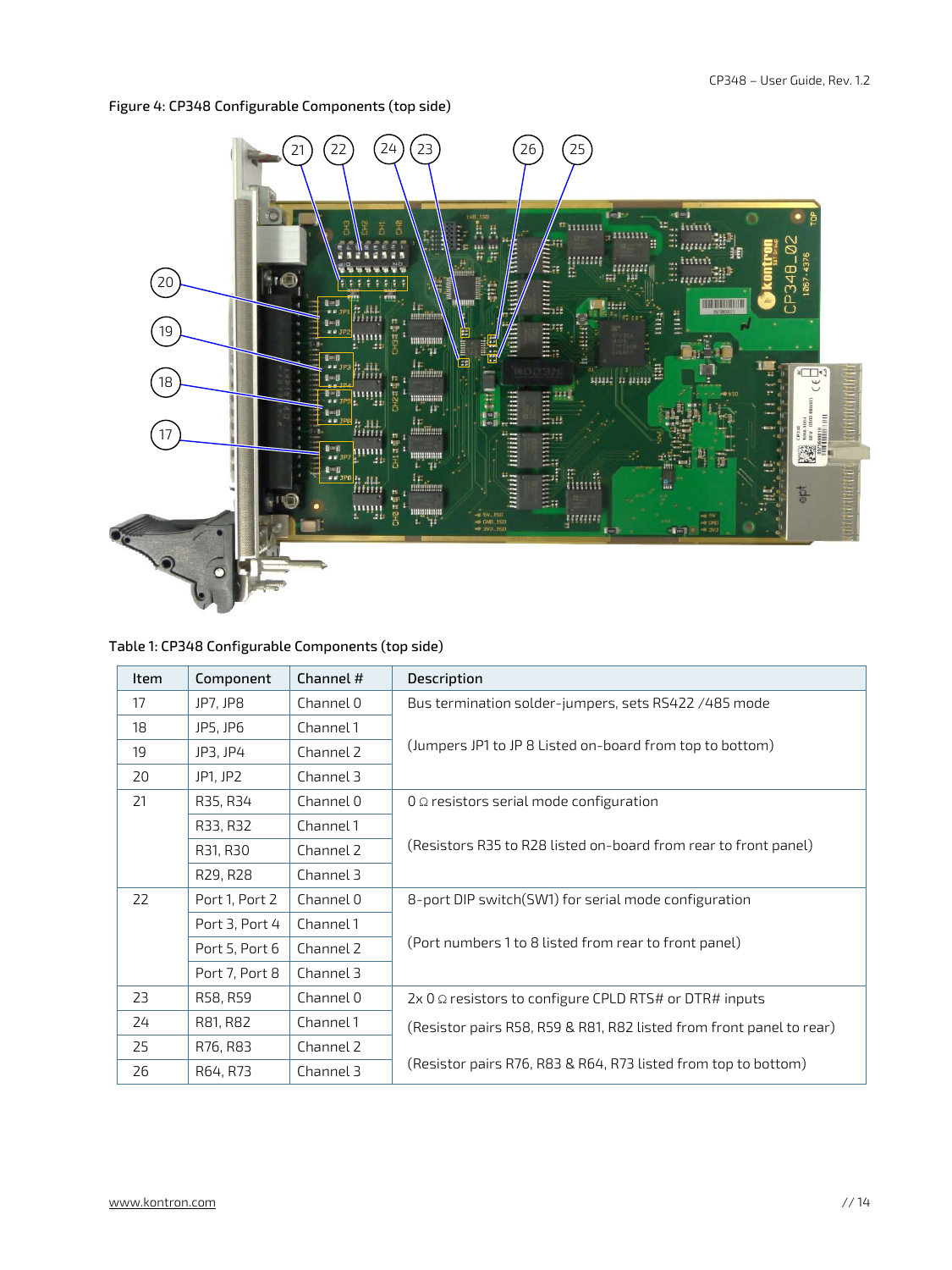# <span id="page-14-0"></span>1.3. Technical Specification

#### <span id="page-14-1"></span>Table 2: CP348 Technical Specifications

| <b>Form Factor</b>                    |                                                                                                                                                                                                                               |  |  |  |  |
|---------------------------------------|-------------------------------------------------------------------------------------------------------------------------------------------------------------------------------------------------------------------------------|--|--|--|--|
| Form Factor                           | 3U CompactPCI board                                                                                                                                                                                                           |  |  |  |  |
| Dimensions                            | 3U/4TE, 100 mm x 160 mm (3,94" x 6.3") single height)                                                                                                                                                                         |  |  |  |  |
| 148 gram (0.35 pounds)<br>Weight      |                                                                                                                                                                                                                               |  |  |  |  |
| Controller                            |                                                                                                                                                                                                                               |  |  |  |  |
| PCIe to Serial Interface              | Exar XR17V354, four-channel UART PCIe port to external serial interface bridge                                                                                                                                                |  |  |  |  |
| CPLD                                  | Altera 5M40ZE64I5N CPLD, switches the RS232/RS422/RS485 transceivers<br>On/Off, as defined in the user configuration                                                                                                          |  |  |  |  |
| System Interconnection                |                                                                                                                                                                                                                               |  |  |  |  |
| Serial I/O Interface channels         | 4x channels, individually configurable using hardware and/or software                                                                                                                                                         |  |  |  |  |
| Serial I/O interface channel<br>Modes | RS232,<br>RS422 full duplex<br>RS485 half duplex (with or without local Echo)                                                                                                                                                 |  |  |  |  |
| RS422/485                             | 120 Ω termination options for RS422/RS485 with solder jumpers)                                                                                                                                                                |  |  |  |  |
| Serial Data Rates                     | Up to 115.2 kbps                                                                                                                                                                                                              |  |  |  |  |
| Programmable Data Formats             | Up to 256-byte transmit and receive FIFOs<br>16550 compatible register set<br>Automatic RTS/CTS or DTR/DSR hardware flow control<br>Automatic Xon/Xoff software flow control<br>Automatic RS485 half duplex direction control |  |  |  |  |
| PCI                                   |                                                                                                                                                                                                                               |  |  |  |  |
| PCI to PCIe                           | Pericom PI7C9X111SL Reversible PCI/PCIe bridge, for CPCI to PCIe translation                                                                                                                                                  |  |  |  |  |
| CompactPCI                            | 32-bit address/data bus, 33 MHz/66 MHz clock                                                                                                                                                                                  |  |  |  |  |
| <b>Front Panel</b>                    |                                                                                                                                                                                                                               |  |  |  |  |
| <b>External Board Interfaces</b>      | 1x 37-pin D-Sub                                                                                                                                                                                                               |  |  |  |  |
| LEDs                                  | 8x Indicator LEDs (two for each channel):<br>4x yellow Rx<br>4x green Tx                                                                                                                                                      |  |  |  |  |
| <b>Power Considerations</b>           |                                                                                                                                                                                                                               |  |  |  |  |
| Power Supply                          | 5 V and 3.3 V<br>$(+12 V/-12 V not required)$                                                                                                                                                                                 |  |  |  |  |
| <b>Isolation Voltage</b>              | 2 kV between CompactPCI system and D-Sub front panel                                                                                                                                                                          |  |  |  |  |
| Overvoltage Protection                | RSxxx transceiver I/O(s) can handle ±12 V                                                                                                                                                                                     |  |  |  |  |
| PCI Interface                         | 3.3 V and 5 V V(I/O) signaling voltage                                                                                                                                                                                        |  |  |  |  |
| Power Consumption                     | < 0.45 Watt (typical condition)                                                                                                                                                                                               |  |  |  |  |
| Software                              |                                                                                                                                                                                                                               |  |  |  |  |
| Operating systems                     | Drivers are supplied for the operating systems:<br>Windows <sup>®</sup><br>Linux®<br><b>VxWorks®</b>                                                                                                                          |  |  |  |  |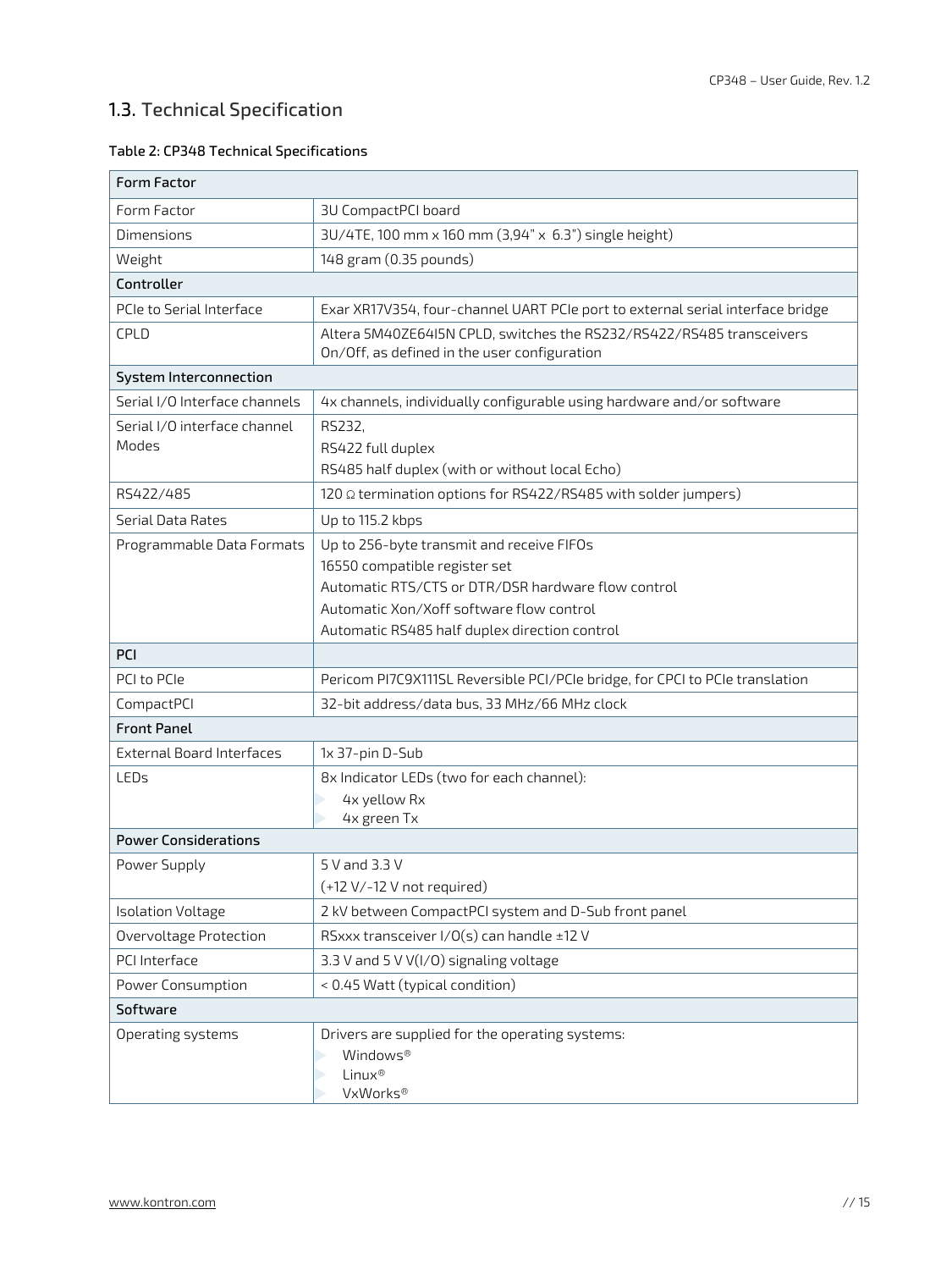## <span id="page-15-0"></span>1.4. Environmental Considerations

#### <span id="page-15-1"></span>Table 3: Environmental Specification

| <b>Environmental Specification</b>                    |                                                                                                      |                                                                                    |                                                 |  |  |
|-------------------------------------------------------|------------------------------------------------------------------------------------------------------|------------------------------------------------------------------------------------|-------------------------------------------------|--|--|
| <b>Operating Temperature</b><br>(Standard range)      | 0°C to +70°C (+32°F to +158°F)                                                                       |                                                                                    |                                                 |  |  |
|                                                       | <b>NOTICE</b>                                                                                        | In a passive cooled system, the maximum ambient<br>temperature is +48°C (118.4°F). |                                                 |  |  |
| <b>Operating Temperature</b><br>(Extended range 'E2') | $-40^{\circ}$ C to +85 $^{\circ}$ C (-40 $^{\circ}$ F to 185 $^{\circ}$ F)                           |                                                                                    |                                                 |  |  |
|                                                       | <b>NOTICE</b><br>In a passive cooled system, the maximum ambient<br>temperature is +63 °C (145.4°F). |                                                                                    |                                                 |  |  |
| Storage Temperature                                   | -55 °C to +125 °C (-67°F to +257°F)                                                                  |                                                                                    |                                                 |  |  |
| Thermal Operation                                     | IEC 60068-2-1                                                                                        |                                                                                    | Environmental testing - Cold                    |  |  |
|                                                       | IEC 60068-2-2                                                                                        |                                                                                    | Environmental testing - Dry heat                |  |  |
| Humidity                                              | IEC 60068-2-78                                                                                       |                                                                                    | Environmental testing - Damp heat, steady state |  |  |
|                                                       | 93 % RH non-condensing                                                                               |                                                                                    |                                                 |  |  |
| Vibration                                             | IEC 60068-2-6                                                                                        |                                                                                    | Sinusoidal, 10 Hz to 300 Hz, 5 g                |  |  |
| Random Vibration                                      | IEC 60068-2-64                                                                                       |                                                                                    | 20 Hz to 500 Hz or 500 Hz to 2000 Hz, 3.6 g     |  |  |
| Bump                                                  | IEC 60068-2-29                                                                                       |                                                                                    | Half sine. $11 \text{ ms}$ , $15 \text{ g}$     |  |  |
| Shock                                                 | IEC 60068-2-27                                                                                       |                                                                                    | Half sine. 9 ms, 30 g                           |  |  |
| Operating Altitude                                    | Up to 2000 m (6561.68 ft.)                                                                           |                                                                                    |                                                 |  |  |

## **NOTICE**

The difference between ambient temperature and the temperature inside the system must be considered.

## **NOTICE**

Forced air-cooling is required and must be considered in the system.

## **NOTICE**

If operated in a dust-prone environment, an air filter must be considered for dust protection.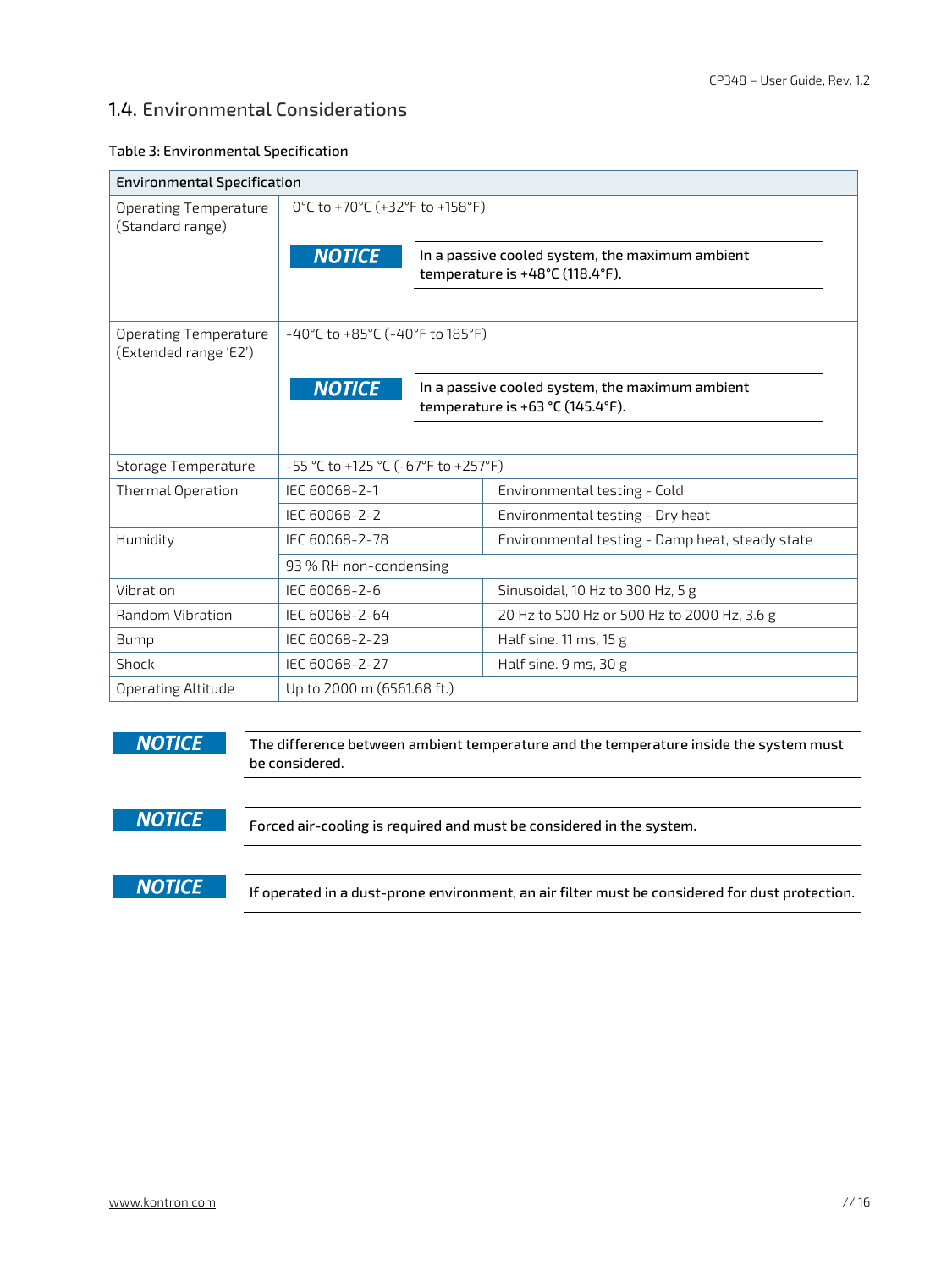#### <span id="page-16-0"></span>1.5. Compliance

The CP348 complies with the relevant requirements and the approximation of the laws relating to the CE (Conformité Européenne) Mark, and the standards that are constitutional parts of the declaration.

#### <span id="page-16-1"></span>Table 4: Compliance

| Europe - CE Mark  |                                                                                  |  |  |  |  |  |  |
|-------------------|----------------------------------------------------------------------------------|--|--|--|--|--|--|
| <b>Directives</b> | 2014/30/EU: Electromagnetic Compatibility                                        |  |  |  |  |  |  |
|                   | 2014/35/EU: Low Voltage                                                          |  |  |  |  |  |  |
|                   | 2011/65/EU: RoHS II                                                              |  |  |  |  |  |  |
|                   | 2001/95/EC: General Safety of Products                                           |  |  |  |  |  |  |
| <b>EMC</b>        | EN 55011                                                                         |  |  |  |  |  |  |
|                   | Information technology equipment - Radio disturbance characteristics- Limits     |  |  |  |  |  |  |
|                   | and methods of measurement (CISPR 11)                                            |  |  |  |  |  |  |
|                   | EN 61000-6-3                                                                     |  |  |  |  |  |  |
|                   | Electromagnetic compatibility (EMC) - Part 6-3 Generic standards - Emission for  |  |  |  |  |  |  |
|                   | residential, commercial and light industrial environments                        |  |  |  |  |  |  |
|                   | EN 61000-6-2                                                                     |  |  |  |  |  |  |
|                   | Electromagnetic compatibility (EMC) - Generic standard - Immunity for industrial |  |  |  |  |  |  |
|                   | environmental                                                                    |  |  |  |  |  |  |
| Safety            | EN 61010-1                                                                       |  |  |  |  |  |  |
|                   | Safety requirements for electrical equipment for measurement, control and        |  |  |  |  |  |  |
|                   | laboratory use. Part 1: General Requirements                                     |  |  |  |  |  |  |

#### <span id="page-16-2"></span>Table 5: Country Compliance

| USA/CANADA |                                                                           |  |  |  |  |
|------------|---------------------------------------------------------------------------|--|--|--|--|
| Safety     | UL 61010-1 CAN/CSA-22.2 No. 61010-1 (design to meet)                      |  |  |  |  |
|            | Audio/video, information and communication technology equipment - Part 1: |  |  |  |  |
|            | Safety requirements                                                       |  |  |  |  |



If the product is modified, the prerequisites for specific approvals may no longer apply.



Kontron is not responsible for any radio television interference caused by unauthorized modifications of the delivered product or the substitution or attachment of connecting cables and equipment other than those specified by Kontron. The correction of interference caused by unauthorized modification, substitution or attachment is the user's responsibility.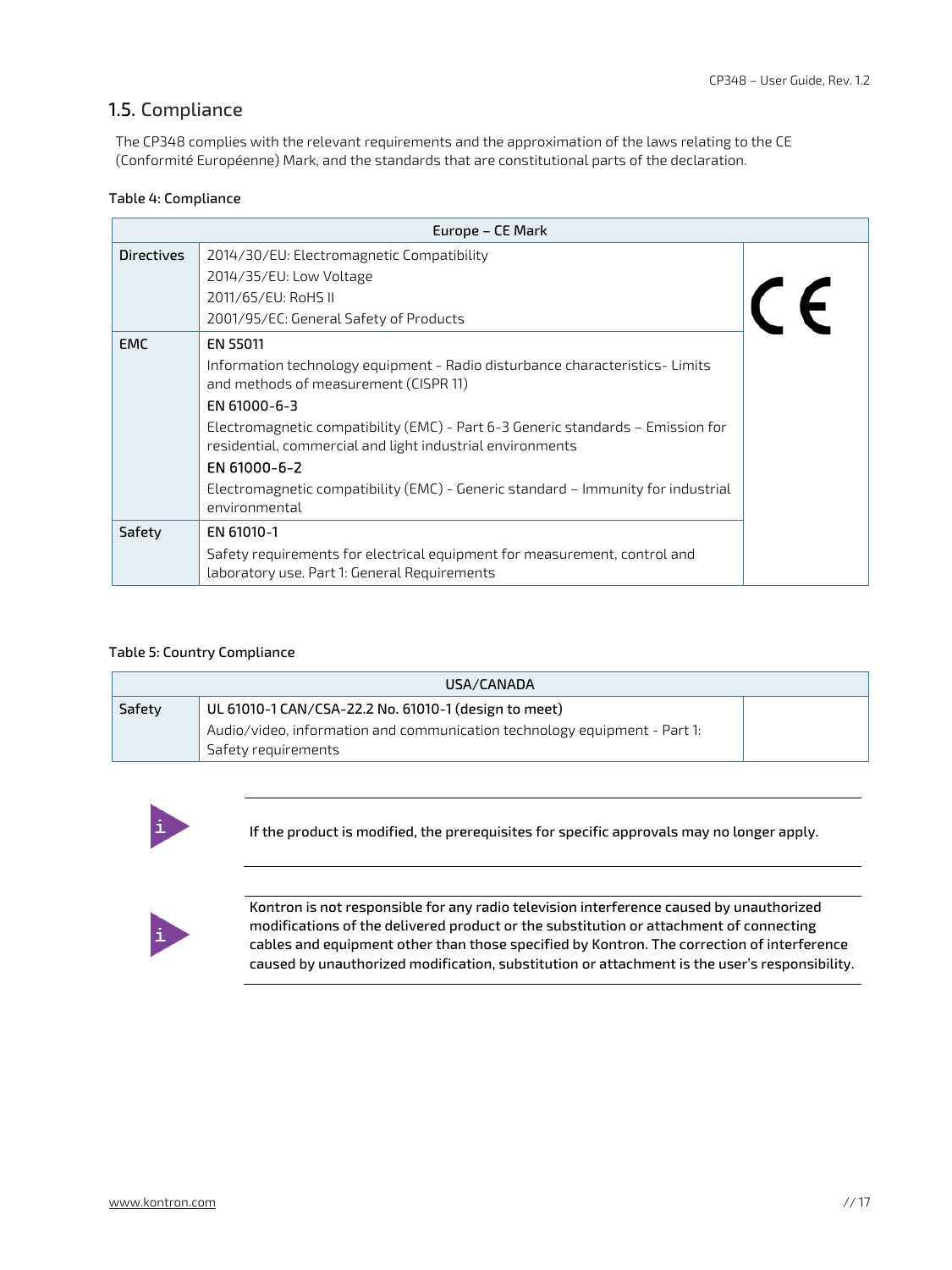#### <span id="page-17-0"></span>1.6. Power Requirements

The CP348's is compatible with both CompactPCI backplane voltages, and can be operated using either 5 V V(I/O) or 3.3 V VIO from the CPCI interface pins. The standard supply voltages are 5 V and 3.3 V DC. On board DC/DC voltage isolators, isolate serial channels from the CompactPCI interface.



The CP348's universal CPCI interface is compatible with both CPCI backplane voltages and can operate properly using 5 V and 3.3 V PCI V (I/O) signaling.

### <span id="page-17-1"></span>1.7. Related Publications

For more information regarding CompactPCI, refer to th[e PICMG 2.0 Rev 3.0 CompactPCI Standard](https://www.picmg.org/openstandards/compactpci/).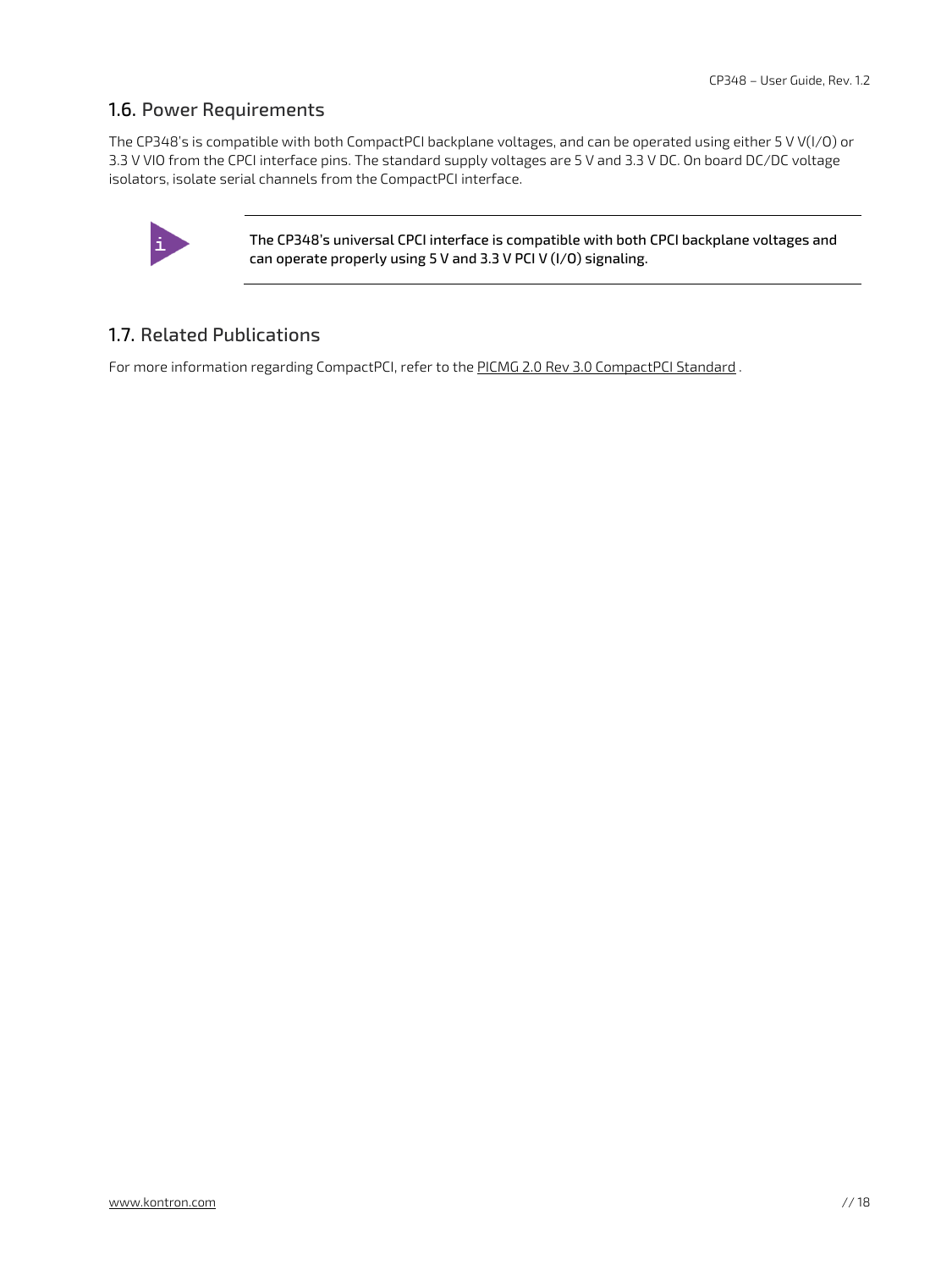# <span id="page-18-0"></span>2/ Functional Description

### <span id="page-18-1"></span>2.1. General Information

The CP348 serial interface board is a low cost solution for industrial automation communication purposes requiring a serial communication controller board at the basic OSI levels.

The main functions implemented on the CP348 serial interface board are the OSI Layer 2 data link control for RS232, RS422 and RS485 communication purposes, and the OSI Layer 1 physical signal level adaptation for the RS232, RS422 and RS485 interfaces. The RS422 interface is full duplex (4-wire) and the RS485 interface is half duplex (2-wire).

The physical layer adaptation (OSI Layer 1) of the TTL interface signals is realized independently for each channel via the corresponding on-board RS232, RS422, RS485 transceivers. Each of the four serial communication links are configured individually for serial interface operation using hardware and software, including the serial line termination for balanced serial communication.

## <span id="page-18-2"></span>2.2. Specifics

The four-channel PCI to serial controller (Exar, XR17V354) handles the OSI Layer 2 functions serial communication tasks.

The four serial I/O channels are independent allowing for individual RS232, RS422 or RS485 configuration. For the various operation types, configuration of the serial communication links as well as serial line termination for differential communication (RS422/RS485) is accomplished using hardware and software.

The communication functions including the RS232, RS422 and RS485 serial I/O functions are tied to the host system via the standard PCI interface. The CP348 serial communication operation and logical control is accomplished via the PCIe to serial controller's command and status registers that can be accessed independently for each channel directly from the PCI side.

The CP348 is galvanic isolated between the system side and the front panel connector using DC/DC converters and digital isolator on all four serial interface channels. This is especially useful in industrial environments, where voltage potential differences between the different transmission stations can occur. Using this technology GND compensating currents can be avoided or minimized, while protecting against noise transients on the system side, where expensive components such as CPU are located.

## <span id="page-18-3"></span>2.3. Board Interfaces

The CP348 compact PCI to serial interface board's 37-pin D-Sub front panel connector provides the signals for all four serial I/O channels. To provide separate serial I/O channeling, a front panel adapter can be connected to the 37-pin Dsub front panel connector. The front panel adapter terminates on the user side with four, male, 9-pin, D-Sub connectors (one connector per serial I/O channel).

The serial channel's data transfer is indicated on the front panel by four LEDs with one receive and one transmit LED per channel.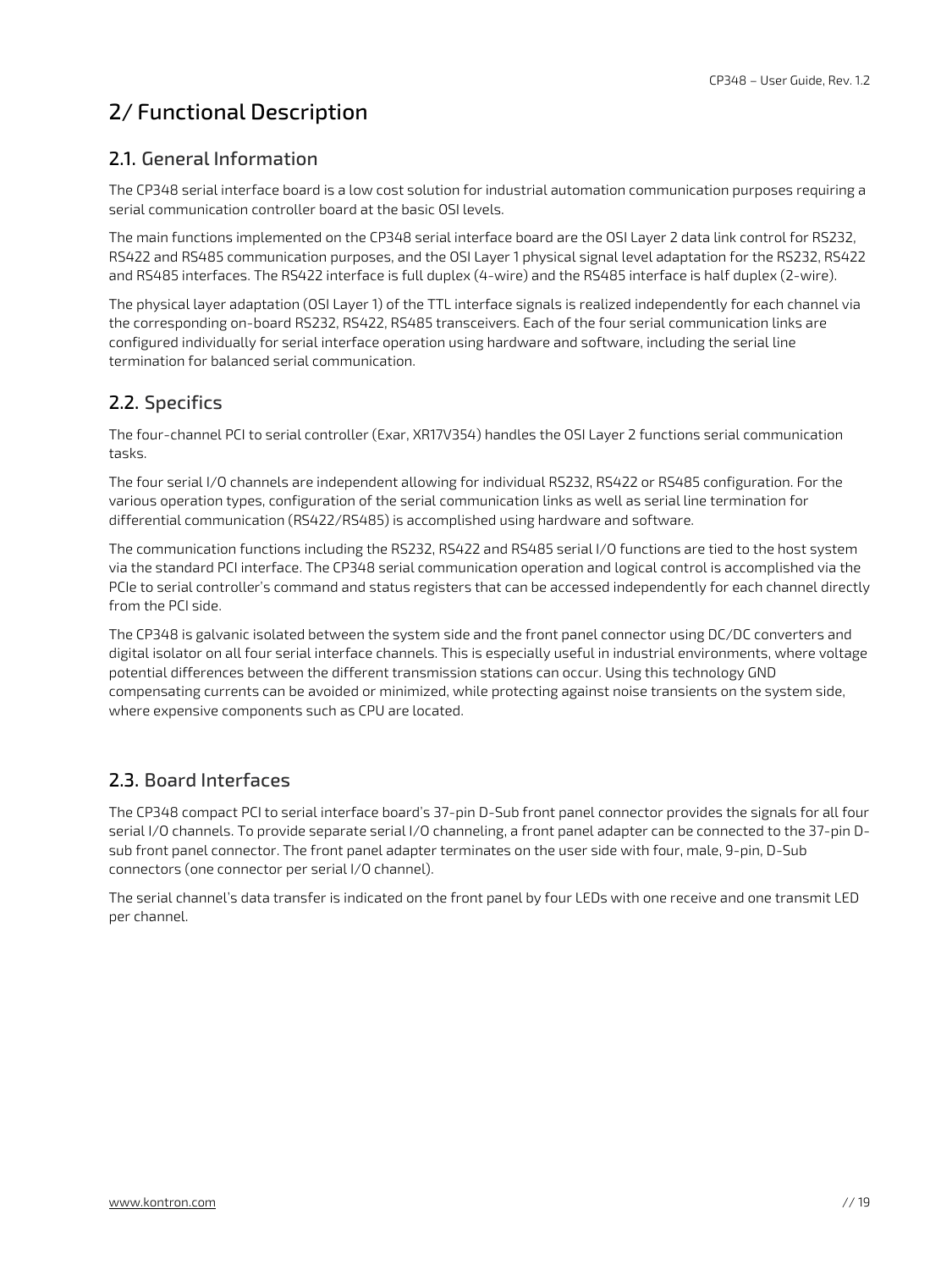## <span id="page-19-0"></span>2.3.1. Front Panel Serial I/O Connector

The front panel serial I/O, 37-pin D-Sub dual row, connector comprises of the signals for channels 0 to 3.

#### **NOTICE** Do not connect external wiring to the connector pins not indication or labeled with NC. Failure to comply may result in damage to your board.

| Channel        | Signal<br><b>Front Panel</b> | Pin #          | Direction    | <b>RS232</b>  | RS485<br>Half Duplex | <b>RS422</b><br>Full Duplex | <b>Front Panel</b><br>37-Pin D-Sub Connector |
|----------------|------------------------------|----------------|--------------|---------------|----------------------|-----------------------------|----------------------------------------------|
| 0              | FE01                         | 37             |              | DCD           |                      | $RxD+$                      |                                              |
|                | FE02                         | 36             | In           | RXD#          |                      |                             |                                              |
|                | FE03                         | 35             | Out          | TXD#          | TRxD+                | $TxD+$                      |                                              |
|                | FE04                         | 34             |              | <b>DTR</b>    |                      |                             |                                              |
|                | FE06                         | 18             |              | <b>DSR</b>    |                      | RxD-                        |                                              |
|                | FE07                         | 17             | Out          | <b>RTS</b>    |                      |                             |                                              |
|                | FE08                         | 16             | In           | <b>CTS</b>    | TRxD-                | $TxD -$                     |                                              |
|                | FE09                         | 15             |              | RI            |                      |                             |                                              |
| $\overline{1}$ | FE11                         | $10$           |              | <b>DCD</b>    |                      | $RxD+$                      |                                              |
|                | FE12                         | 11             | In           | RXD#          |                      |                             |                                              |
|                | FE13                         | 12             | Out          | TXD#          | TRxD+                | $TxD+$                      |                                              |
|                | FE14                         | 13             |              | <b>DTR</b>    |                      |                             |                                              |
|                | FE16                         | 29             |              | <b>DSR</b>    |                      | $RxD-$                      |                                              |
|                | FE17                         | 30             | Out          | <b>RTS</b>    |                      |                             |                                              |
|                | <b>FE18</b>                  | 31             | $\ln$        | <b>CTS</b>    | TRxD-                | $TxD -$                     | 20                                           |
|                | FE19                         | 32             |              | $\mathsf{RI}$ |                      |                             |                                              |
| $\overline{2}$ | FE21                         | 28             | $\mathbf{I}$ | DCD           |                      | $RxD+$                      | <br>                                         |
|                | FE22                         | 27             | $\ln$        | RXD#          |                      |                             |                                              |
|                | FE23                         | 26             | Out          | TXD#          | TRxD+                | $TxD+$                      |                                              |
|                | FE24                         | 25             |              | <b>DTR</b>    |                      |                             |                                              |
|                | FE26                         | 9              |              | <b>DSR</b>    |                      | RxD-                        |                                              |
|                | FE27                         | 8              | Out          | <b>RTS</b>    |                      |                             |                                              |
|                | FE28                         | $\overline{7}$ | In           | <b>CTS</b>    | TRxD-                | $TxD -$                     |                                              |
|                | FE29                         | 6              |              | RI            |                      |                             | 37<br>19                                     |
| 3              | FE31                         | 1              |              | <b>DCD</b>    |                      | $RxD+$                      |                                              |
|                | FE32                         | $\overline{2}$ | In           | RXD#          |                      |                             |                                              |
|                | FE33                         | 3              | Out          | TXD#          | TRxD+                | $TxD+$                      |                                              |
|                | FE34                         | $\overline{4}$ |              | <b>DTR</b>    |                      |                             |                                              |
|                | FE36                         | 20             |              | <b>DSR</b>    |                      | $RxD-$                      |                                              |
|                | FE37                         | 21             | Out          | <b>RTS</b>    |                      |                             |                                              |
|                | FE38                         | 22             | $\ln$        | <b>CTS</b>    | TRxD-                | TxD-                        |                                              |
|                | FE39                         | 23             |              | RI            |                      |                             |                                              |
|                | GND_DSUB                     | 5              |              | GND           | GND                  | GND                         |                                              |
|                | GND_DSUB                     | 14             |              | GND           | GND                  | GND                         |                                              |
|                | GND_DSUB                     | 24             |              | GND           | GND                  | GND                         |                                              |
|                | GND_DSUB                     | 33             |              | GND           | GND                  | GND                         |                                              |
|                | NC                           | 19             | <b>NC</b>    | <b>NC</b>     | <b>NC</b>            | <b>NC</b>                   |                                              |
|                |                              | 38             |              | Shield        |                      |                             |                                              |
|                |                              | 39             |              | Shield        |                      |                             |                                              |

#### <span id="page-19-1"></span>Table 6: 37-Pin D-Sub Front Panel Connector Pin Assignment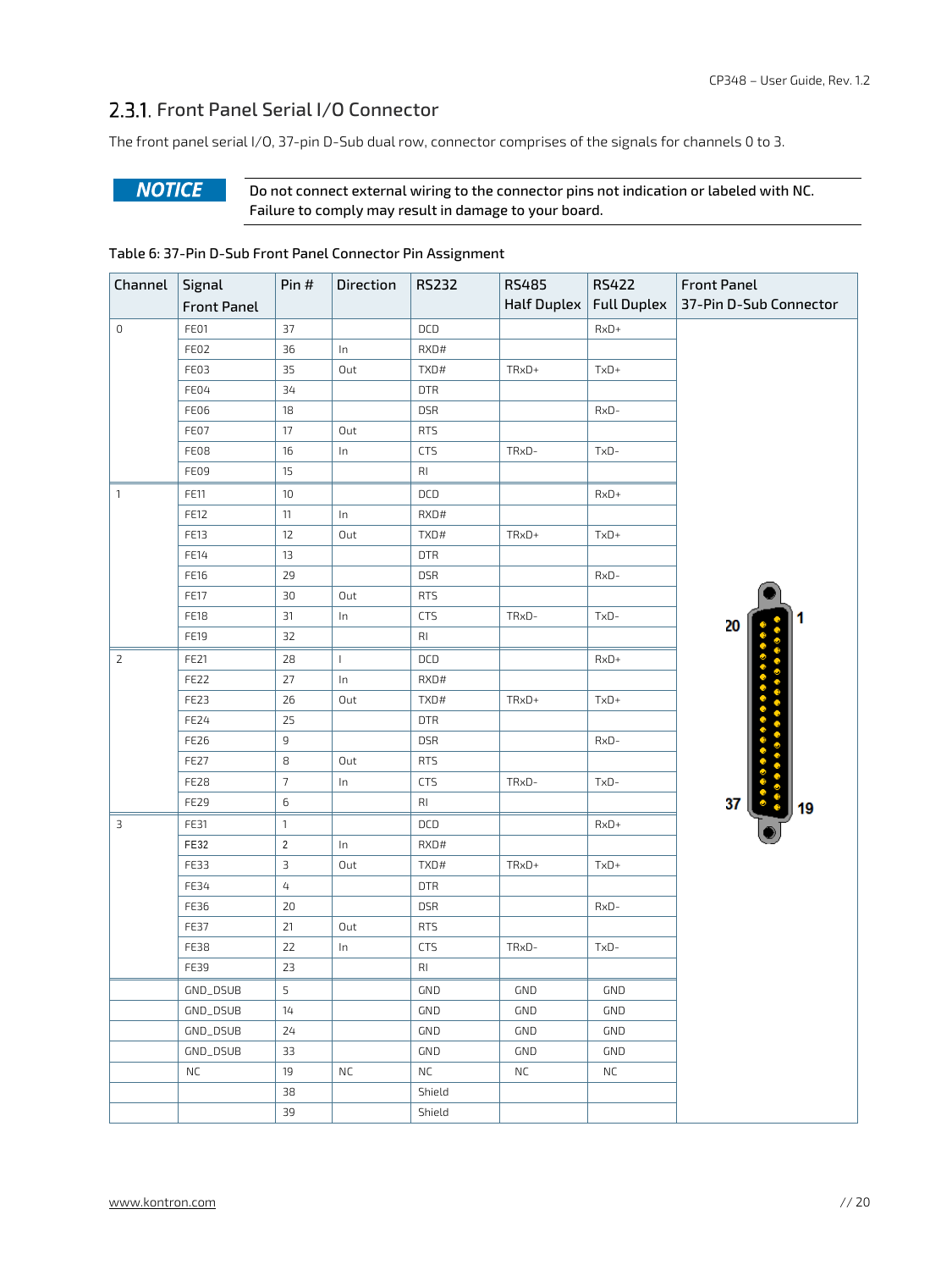## <span id="page-20-0"></span>2.3.2. Front Panel Adapter Cable 37-Pin to 4x 9-Pin

A four-channel front panel adapter cable connects to the 37-pin D-Sub front panel connector and terminates on the user side with four, male, 9-pin, D-Sub connectors (one connector per serial I/O channel). The following table shows the pin assignment of the four 9-pin D-Sub connectors.

#### **NOTICE** Do not connect external wiring to connector pins labeled with NC. Failure to comply may result in damage to your board.

| D-Sub Pin # | <b>RS232</b>   | RS422 Full Duplex | RS485 Half Duplex |
|-------------|----------------|-------------------|-------------------|
|             | <b>DCD</b>     | $RxD+$            | <b>NC</b>         |
| 2           | RxD            | NC.               | <b>NC</b>         |
| 3           | TxD            | $TxD+$            | $TRxD+$           |
| 4           | <b>DTR</b>     | NC.               | <b>NC</b>         |
| 5           | <b>GND</b>     | <b>GND</b>        | <b>GND</b>        |
| 6           | <b>DSR</b>     | $RxD-$            | <b>NC</b>         |
|             | <b>RTS</b>     | <b>NC</b>         | <b>NC</b>         |
| 8           | <b>CTS</b>     | $TxD -$           | TRxD-             |
| 9           | R <sub>l</sub> | NC                | <b>NC</b>         |

#### <span id="page-20-3"></span>Table 7: 9-Pin D-Sub Front Panel Connector Pin Assignment

## <span id="page-20-1"></span>2.3.3. JTAG Connector

The CPLD is pre-programmed using the 12-pin male dual row JTAG/ISP connector, during the manufacturing process.

## <span id="page-20-2"></span>2.3.4. CompactPCI Connector

The CPCI connector (J1) is located at the rear of the CP348. For information regarding the pin assignment of the CPCI connector, refer to the CompactPCI Specification.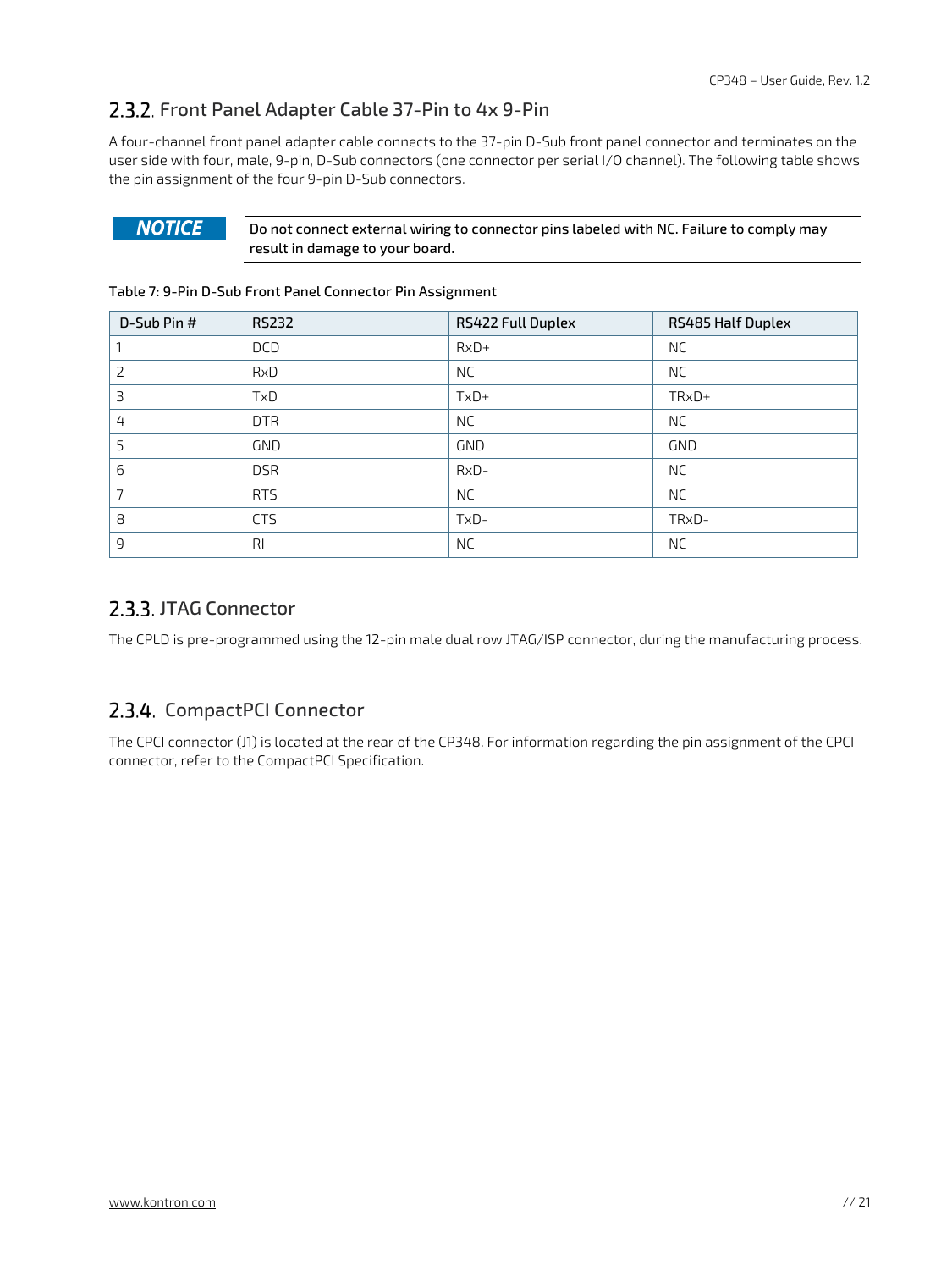# <span id="page-21-0"></span>3/ Configuration

#### <span id="page-21-1"></span>3.1. Hardware Configuration

The serial communication channels can be hardware or software configured for various operation types. The four serial I/O channels are independent and can be configured individually for RS232, RS422 or RS485 serial communication by setting an 8-port DIP switch or using jumper/resistor assembly.

## <span id="page-21-2"></span>3.1.1. Serial Mode Configuration

The CP348 offers the possibility to configure each channel with an eight-port DIP switch (SW1). Each channel can be configured separately using two dedicated switches. The switches are implemented as GND switches.

#### <span id="page-21-6"></span>Figure 5: 8-port DIP Switch (default position – switches off)



Additionally, the CP348 offers the possibility to configure each channel with eight 0 Ω resistors (R35 to R28). Each channel can be configured separately using two dedicated resistors.

The DIP switch and the resistor option are wired 'OR' and it is possible to use both options The following table shows the switch setting, 'On' or 'Off' and resistor setting 'Open' or 'Set', where 'Open' means a 0 Ω resistor is not assembled and 'Set' means an assembled 0 Ω resistor. A switch that is 'On' or a resistor that is 'Set', always has the higher priority.

| Channel#                                  | Channel 0 |          | Channel 1 |                   | Channel 2 |          | Channel 3         |          |
|-------------------------------------------|-----------|----------|-----------|-------------------|-----------|----------|-------------------|----------|
| Switch #                                  | $1/$ R35  | 2/RS4    | 3/RS3     | 4/RS <sub>2</sub> | 5/RS1     | 6/RS     | 7/R <sub>29</sub> | 8/R28    |
| <b>RS232</b>                              | Off/Open  | Off/Open | Off/Open  | Off/Open          | Off/Open  | Off/Open | Off/Open          | Off/Open |
| RS422 (full duplex)                       | Off/Open  | On/Set   | Off/Open  | On/Set            | Off/Open  | On/Set   | Off/Open          | On/Set   |
| RS485 (half duplex)<br>with local echo    | On/Set    | Off/Open | On/Set    | Off/Open          | On/Set    | Off/Open | On/Set            | Off/Open |
| RS485 (half duplex)<br>without local echo | On/Set    | On/Set   | On/Set    | On/Set            | On/Set    | On/Set   | On/Set            | On/Set   |

#### <span id="page-21-4"></span>Table 8: Serial Mode DIP Switch CP348 Configuration

## <span id="page-21-3"></span>3.1.2. RS422/RS485 Termination Jumpers

The CP348 offers the possibility to terminate the differential line pair when the serial channel is a beginning or end node. To enable the 120 Ω termination resistors, set the corresponding solder-jumper (JP1-JP8), by connecting the jumper pads using a tin bridge or adding a 0 Ω resistor.

<span id="page-21-5"></span>

|  | Table 9: RS422/RS485 Termination Jumper Settings |
|--|--------------------------------------------------|
|--|--------------------------------------------------|

| Mode        | Channel 0       | Channel 1 | Channel 2 |                 | Channel $3   RS422/485$ Mode Options             |
|-------------|-----------------|-----------|-----------|-----------------|--------------------------------------------------|
| Full duplex | JP7             | JP6       | IP3       | JP2             | $120 \Omega$ between TxD+ & TxD- lines enabled   |
|             | JP <sub>8</sub> | JP5       | JP4       | JP1             | $120 \Omega$ between RxD+ & RxD- lines enabled   |
| Half duplex | IP7             | JP6       | JP3       | JP <sub>2</sub> | $120 \Omega$ between TRxD+ & TRxD- lines enabled |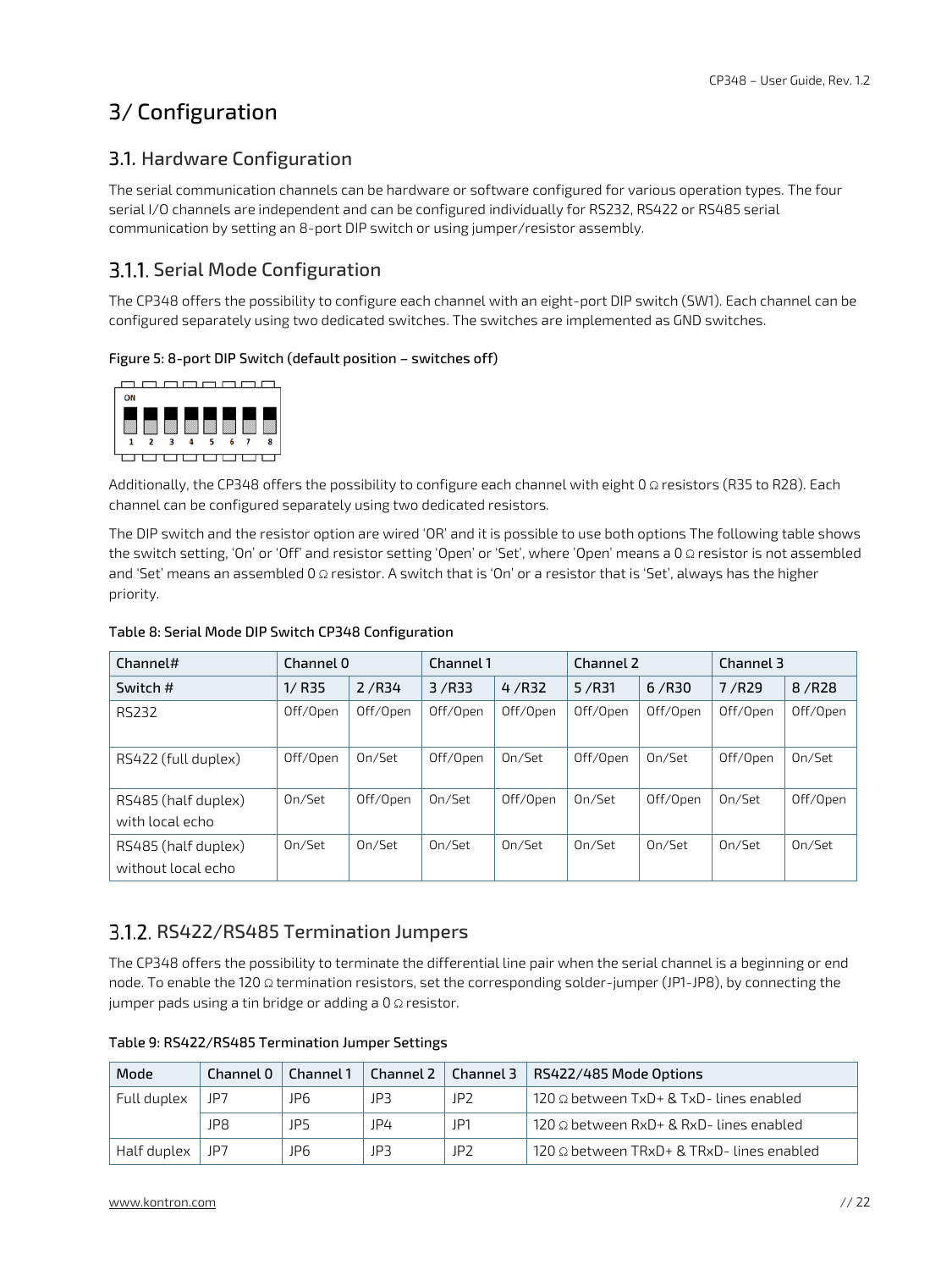## <span id="page-22-0"></span>3.1.3. Handshake Control in Half Duplex RS485 Mode

In the two-wire half duplex RS485 mode, a handshake mechanism is necessary to prevent sending and receiving data over the same RS485 cabling at the same time.

The handshake mechanism manages the driver enable (DE) and receiver enable (RE) signals of the RS422/RS485 transceivers. The CPLD logic receives the 'RTS#' or 'DTR#' signals from the serial controller and generates the 'DE' and 'RE' transceiver outputs signals. The auto RS485 feature enables either 'RTS#' or 'DTS#' outputs signals, to control the RS485 enable input.

The CP348 'RTS#' or 'DTR#' control signal to the CPLD are configurable through resistor assembly. For more information on the required resistor configuration, see the table below, where 'Open' means a 0 Ω resistor is not assembled and 'Set' means an assembled 0 Ω resistor.

| Channel                                        | Channel 0  |            | Channel 1   |      | Channel 2 |            | Channel 3 |      |
|------------------------------------------------|------------|------------|-------------|------|-----------|------------|-----------|------|
| Resistor #                                     | <b>R58</b> | <b>R59</b> | <b>R82</b>  | R81  | R76       | <b>R83</b> | R73       | R64  |
| <b>RTS# Signal Controls</b><br>DE/RE (default) | Open       | Set        | <b>Open</b> | Set  | Open      | Set        | Open      | Set  |
| DTR# Signal Controls<br>DE/RE#                 | Set        | Open       | Set         | Open | Set       | Open       | Set       | Open |

<span id="page-22-2"></span>

| Table 10: RS485 Transceiver Control (RTS# and DTS#) Resistor Configuration |  |  |
|----------------------------------------------------------------------------|--|--|
|                                                                            |  |  |

When RS485 mode is selected with local echo, the receiver 'RE' signal is always 'Low' and without local echo the 'RE' signal is always 'High'. With local echo, the internal receiver is always activated and the RS422/RS485 transceivers receive transmitted signals instantaneously. Without local echo, to receive data the receiver is activated and the transmitter is deactivated, and to send data the transmitter is activated and the receiver is deactivated.



Default configuration (RTS#) must not be changed when using the OS drivers provided by Kontron.

## <span id="page-22-1"></span>3.2. Software Configuration

Configure as required using the drivers for Windows®, Linux® or VxWorks®. For more detailed driver information and installation instructions, refer to the relevant CP348 driver documentation included in the Board Support Packages (BSPs)



For driver information and BSPs, refer to the Kontron's [Customer Section](https://www.kontron.com/en/customer-section)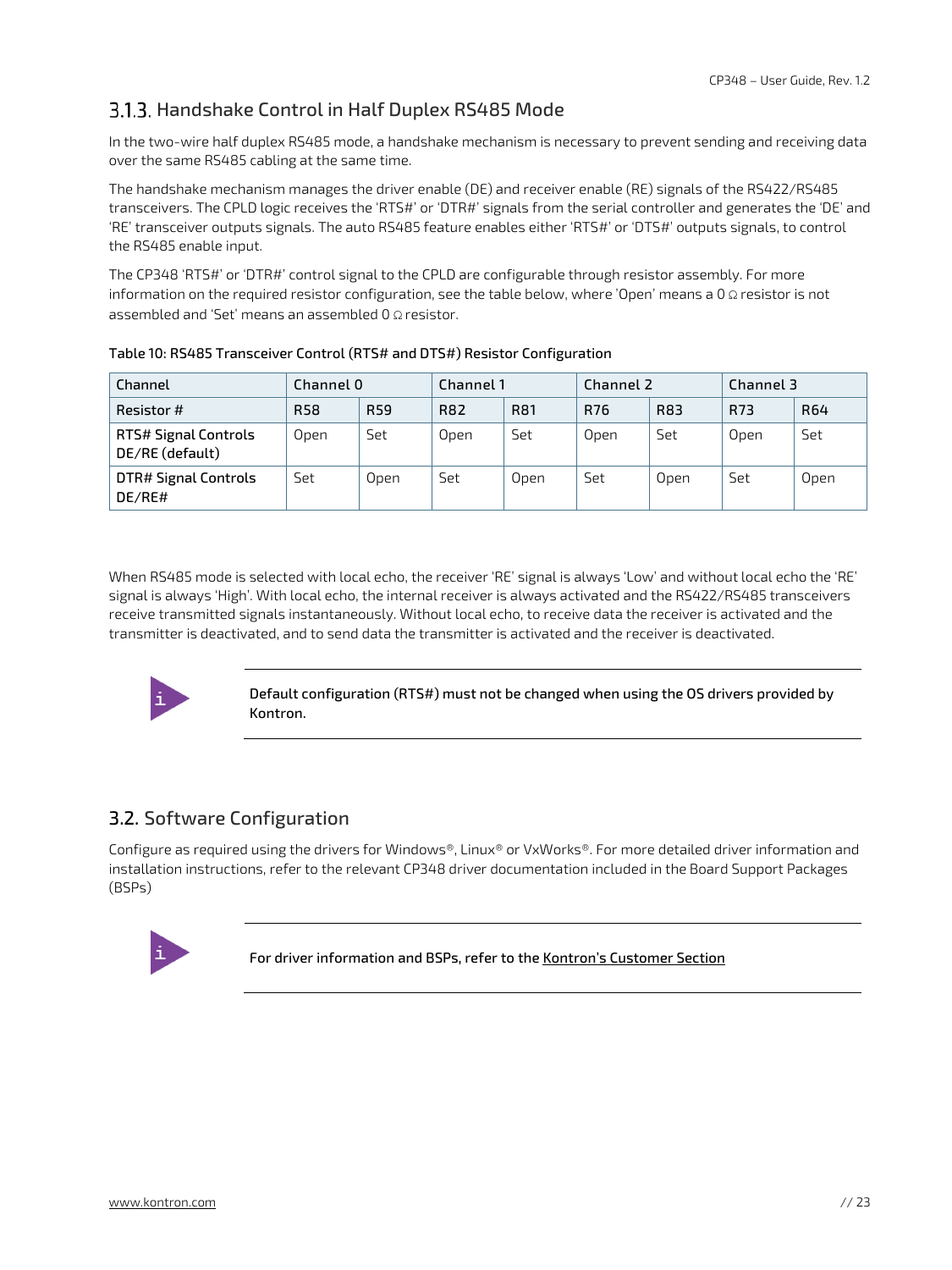# <span id="page-23-0"></span>4/ Installation

This installation chapter provides guidelines on positioning, installing and removing the CP348 board in a CPCI system with backplane slots.

#### <span id="page-23-1"></span>4.1. Hardware Installation

Before installing the CP348 in a CPCI system's backplane slot ensure that the board's four serial I/O channels have been configured as required (RS232, RS422 full duplex or RS485 half duplex) by setting the 8-port DIP switch or jumper/resistor assembly, see Chapte[r 3.1: Hardware Configuration.](#page-21-1)

ESD Sensitive Device!

This CPCI board contains electrostatic sensitive devices. Observe the necessary precautions to avoid damage to your board:



- Discharge tools before use.
- Do not touch components, connector pins or traces.
- If working at an anti-static workbench, use the professional discharging equipment.

## <span id="page-23-2"></span>4.1.1. Location in a CompactPCI Backplane

It is possible to install the CP348 in any CPCI backplane slot, with the exception of the CPCI system's master slot. When placing the board in a CPCI system consider the board's backplane location carefully. Factors such as the number of additional CPCI boards, their location in the system, and the operating system in use, may cause applications to have difficulty identifying boards properly.

If the board's position on the CPCI backplane is changed, a board replacement made, or other possible configuration changes are made to the initial system, verify the proper operation of the system (such as boards identified properly) before putting the system into operation.



Install all CPCI boards in the system prior to installing drivers or other board related software. Failure to do so may result in non-identification of given board(s) and improper operation of the CPCI system.

## <span id="page-23-3"></span>4.1.2. Hot Swap Capabilities

The CP348 is not hot swappable. Before installing or removing the CP348 from a CPCI system, turn off the CPCI system power and follow the installation procedures described in Chapte[r 4.2: Installation Procedure.](#page-24-0)



#### Not Hot Swappable

Before installing the CP348 in a CPCI system, turn off the CPCI system power. Failure to do so may result in personal injury and damage the CP348 or other board(s) in the CPCI system.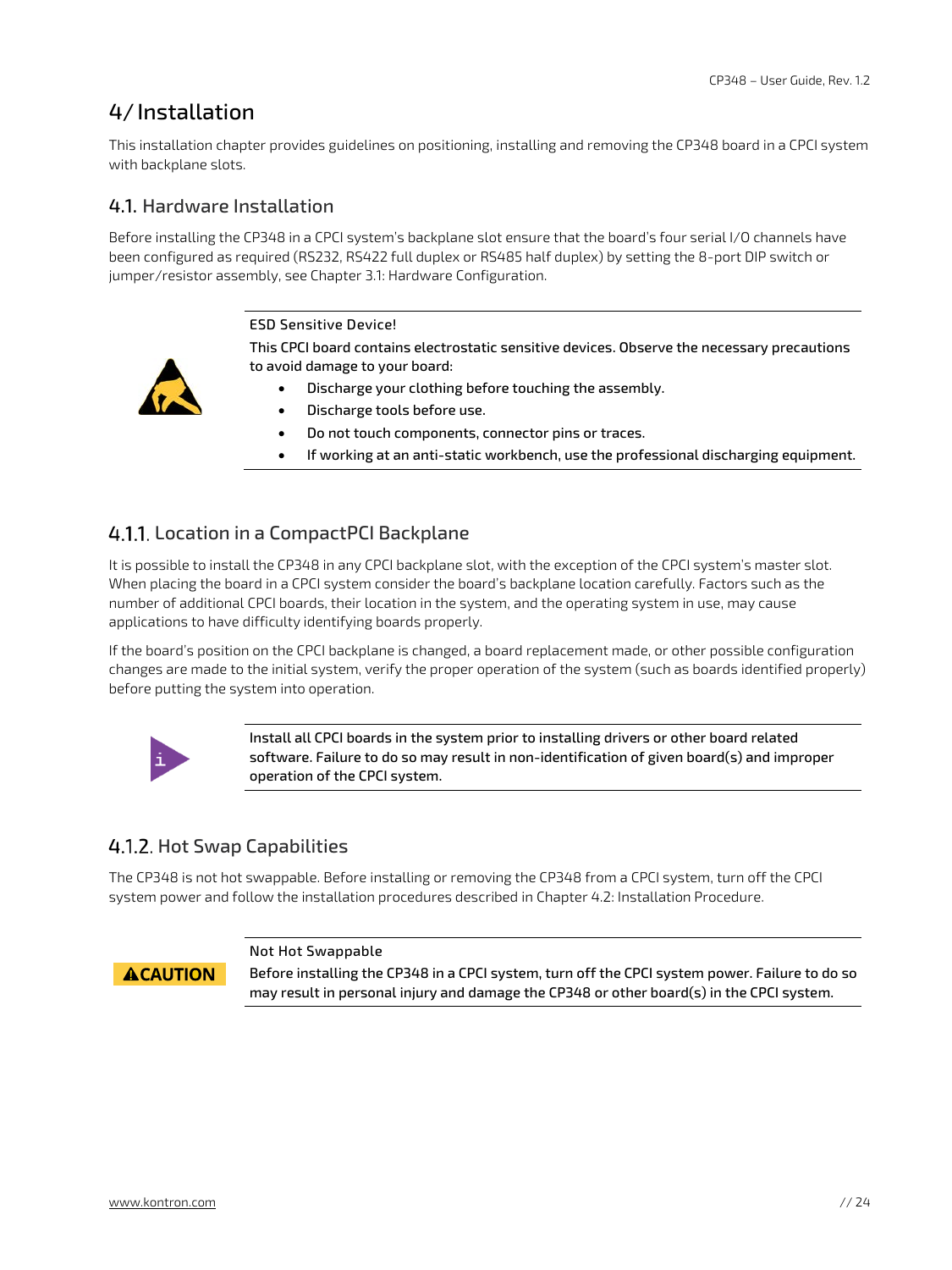### <span id="page-24-0"></span>4.2. Installation Procedure

Before installing the CP348 in a CPCI system, read and observe the safety instruction within this user guide and ensure the board has been configured as required.

#### **NOTICE** Failure to comply with the instructions in this chapter may damage the CP348 or other board(s) in the CPCI system.

To install the CP348 board in a CPCI system, proceed as follows:

1. Turn off all power to the CPCI system.

#### **NOTICE** Do not push the CP348 into the backplane slot's connectors. Use the ejector handles to seat the board properly into the backplane slot.

- 2. Insert the board into the designated slot carefully until it makes contact with the backplane connectors.
- 3. Use the ejector handle to engage the board with the backplane. The board is engaged when the ejector handle is locked.
- 4. Secure the board's front panel to the chassis with retaining screws, to avoid loosening of the board through vibration and to provide an earth connection.
- 5. Connect all external interfacing cables to the board, as required.
- 6. Ensure that the board and interfacing cables are secured properly.
- 7. Turn on power to the CPCI system.

**NOTICE** 

The CP348 is only safely secured when the front panel is fastened to the CPCI chassis. Secure the board to avoid loosening due to vibration and to ensure an earth connection.

### <span id="page-24-1"></span>4.3. Removal Procedure

Before removing the CP348 from a CPCI system read and observe the safety instruction within this user guide.



Failure to comply with the instructions in this chapter may damage the CP348 or other board(s) in the CPCI system.

To remove the CP348 board from a CPCI system, proceed as follows:

- 1. Turn off all power to the CPCI system.
- 2. Disconnect any interfacing cables connected to the board.
- 3. Unscrew the front panel retaining screws.
- 4. Disengage the board from the backplane, by unlocking and pressing the board ejection handle until the board disengages and pull the board out of the slot carefully.
- 5. Store the board in proper packaging in an environment that complies with the board's storage environmental specification or dispose of the board in accordance with the laws and regulations within your region.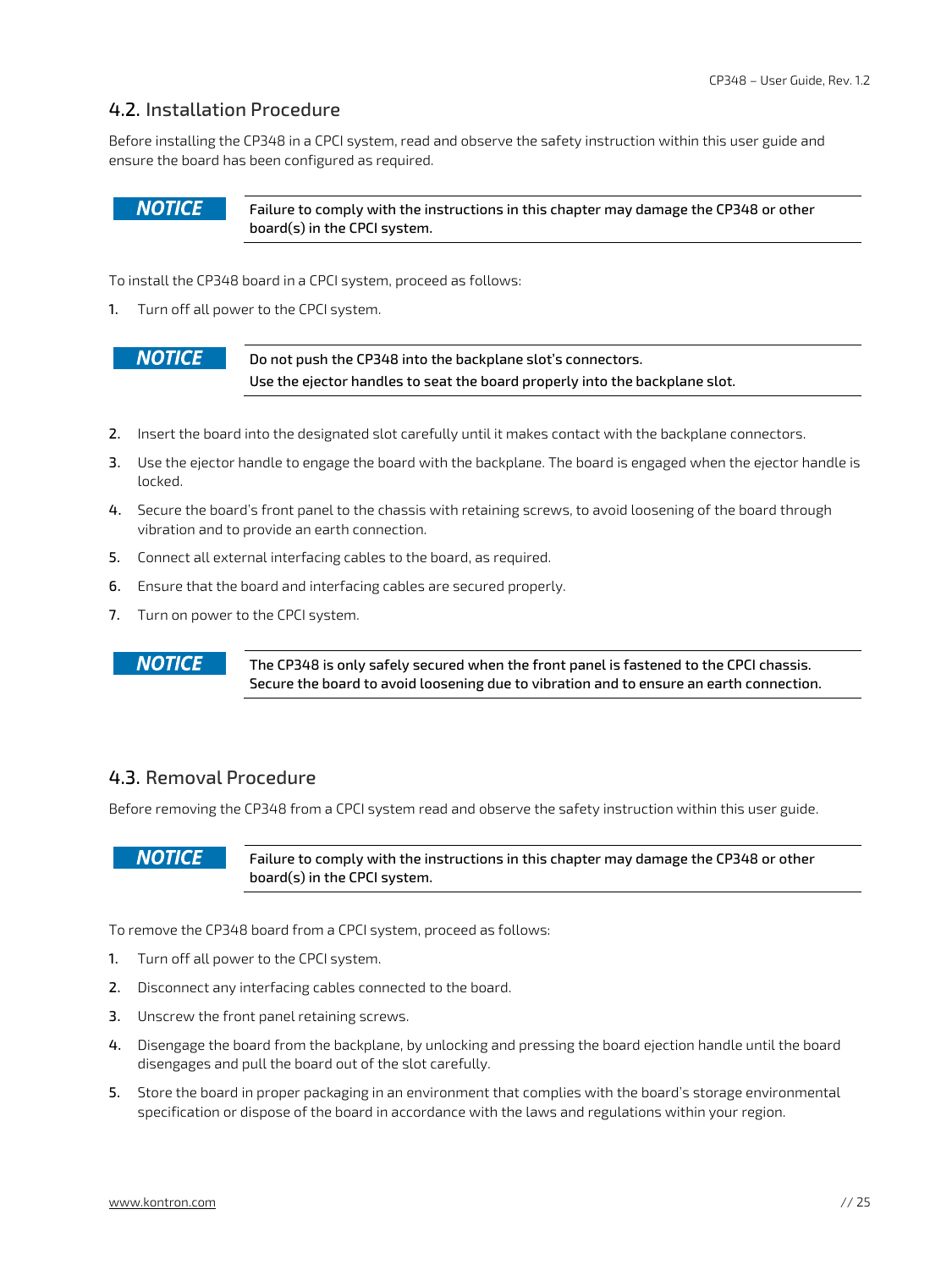## <span id="page-25-0"></span>4.4. Cabling

## <span id="page-25-1"></span>4.4.1. Four-Channel Front Panel Adapter Cable

To provide separate serial I/O channels, connect the four-channel front panel adapter cable to the 37-pin D-Sub front panel connector. The four-channel front panel adapter terminates on the user side with four male 9-pin D-Sub connectors for channels 0 to 3.

#### <span id="page-25-4"></span>Table 11: Four-Channel Adapter cable

| Part Name       | Description                                                |
|-----------------|------------------------------------------------------------|
| l CP-ADAP-CP34X | Adapter cable serial port, D-Sub37 to 4x D-Sub-9 for CP348 |

The following table shows the relationship between channel number and port number.

<span id="page-25-5"></span>

| Channel #      | Port # | Numbering (Port to Channel)                            |
|----------------|--------|--------------------------------------------------------|
| 0              | Port 1 | Port 1<br>Channel 0                                    |
|                | Port 2 | Port 2<br>Channel 1<br>Port 3<br>Channel 2             |
| $\overline{2}$ | Port 3 | Port 4<br>Channel 3                                    |
| 3              | Port 4 | 37-Pin D-Sub<br>9-Pin D-Sub<br>Connector<br>Connectors |



The D-Sub connector's port labelling differs to channel numbering on the CP348.

## <span id="page-25-2"></span>4.4.2. Null Modem Cable

If operating in RS232 mode, use a null-modem cable to enable the use of a terminal program. The null-modem cable links the adapter interface with the PC interface via a 9-pin female D-Sub connector.

## <span id="page-25-3"></span>4.5. Software Installation

Drivers for Windows®, Linux®, and VxWorks® are available for the CP348. For more detailed driver installation information, refer to the relevant CP348 driver documentation in [Kontron's Customer Section](https://www.kontron.com/en/customer-section) . For more information, contac[t Kontron Support.](https://www.kontron.com/en/support-and-services/kontron-europe-and-asia/support)



Install all CompactPCI boards in the system prior to installing drivers or other board related software. Failure to do so may result in the non-identification of given board(s) and improper operation of the CPCI system.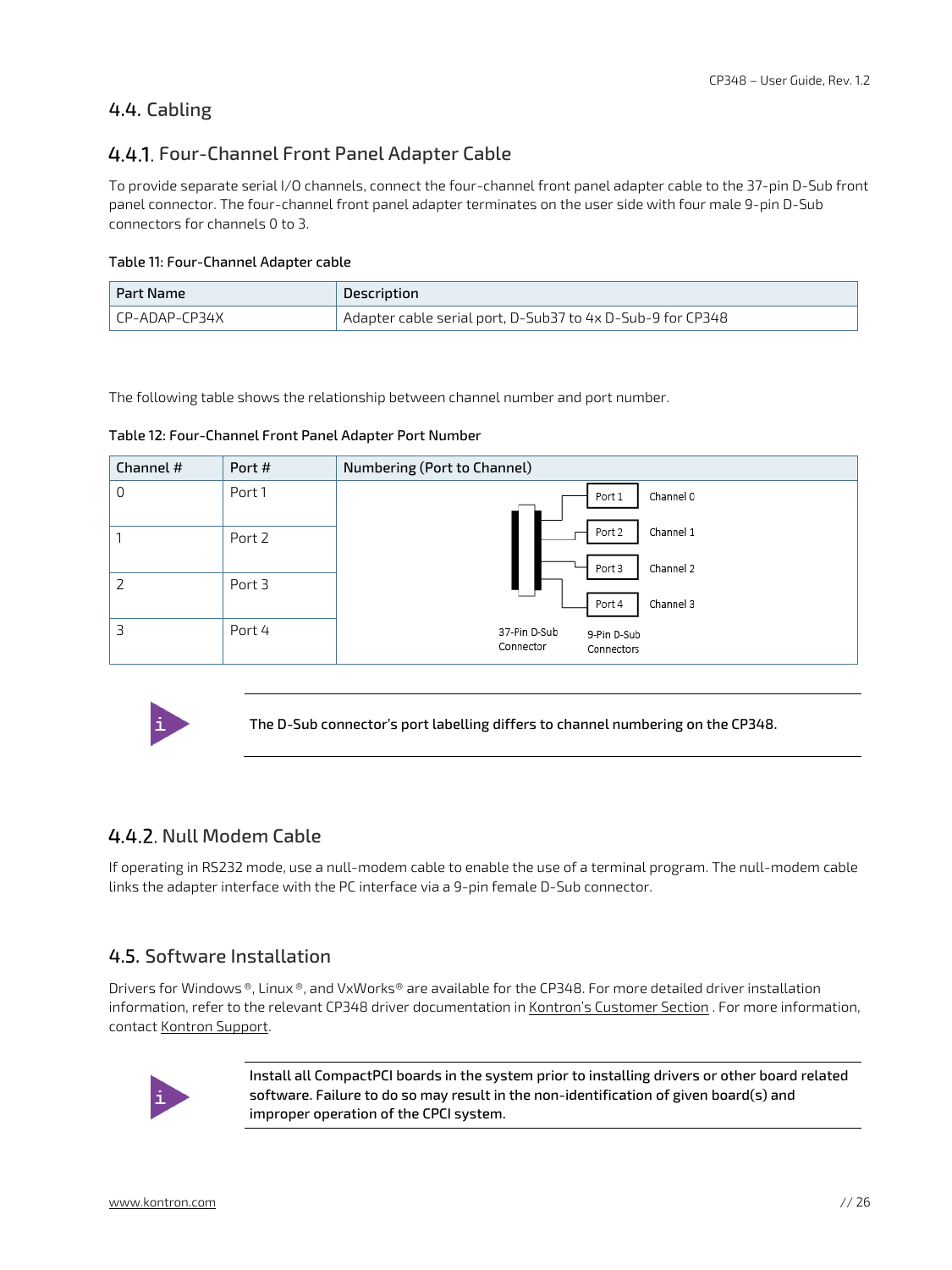# <span id="page-26-0"></span>List of Acronyms

| <b>CF</b>   | Conformité Européenne                                      |
|-------------|------------------------------------------------------------|
| <b>CPCI</b> | Compact-PCI                                                |
| CPI D       | Complex Programmable Logic Device                          |
| <b>CTS</b>  | Clear To Send                                              |
| DE          | Driver Enable                                              |
| <b>DIP</b>  | Dual In-line Package                                       |
| <b>DSR</b>  | Data Set Ready                                             |
| DTR         | Data Terminal Ready                                        |
| EEPROM      | electrically erasable programmable<br>read-only memory     |
| EMC         | Electromagnetic compatibility                              |
| <b>FIFO</b> | First In First Out                                         |
| <b>HPM</b>  | PICMG Hardware Platform Management<br>specification family |

| <b>JTAG</b>   | Joint Test Action Group                        |
|---------------|------------------------------------------------|
| LED.          | Light-Emitting Diode                           |
| ISP           | In-System Programming                          |
| OSI           | Open System Interconnection                    |
| PCI           | Peripheral Component Interface                 |
| <b>PC</b> le  | PCI-Express                                    |
| PFCI          | Platform Environment Control Interface         |
| <b>PICMG®</b> | PCI Industrial Computer Manufacturers<br>Group |
| <b>RF</b>     | Receiver Enable                                |
| <b>RTS</b>    | Request To Send                                |
| TTL           | <b>Transistor Transistor Logic</b>             |
| <b>UART</b>   | Universal Asynchronous Receiver<br>Transmitter |